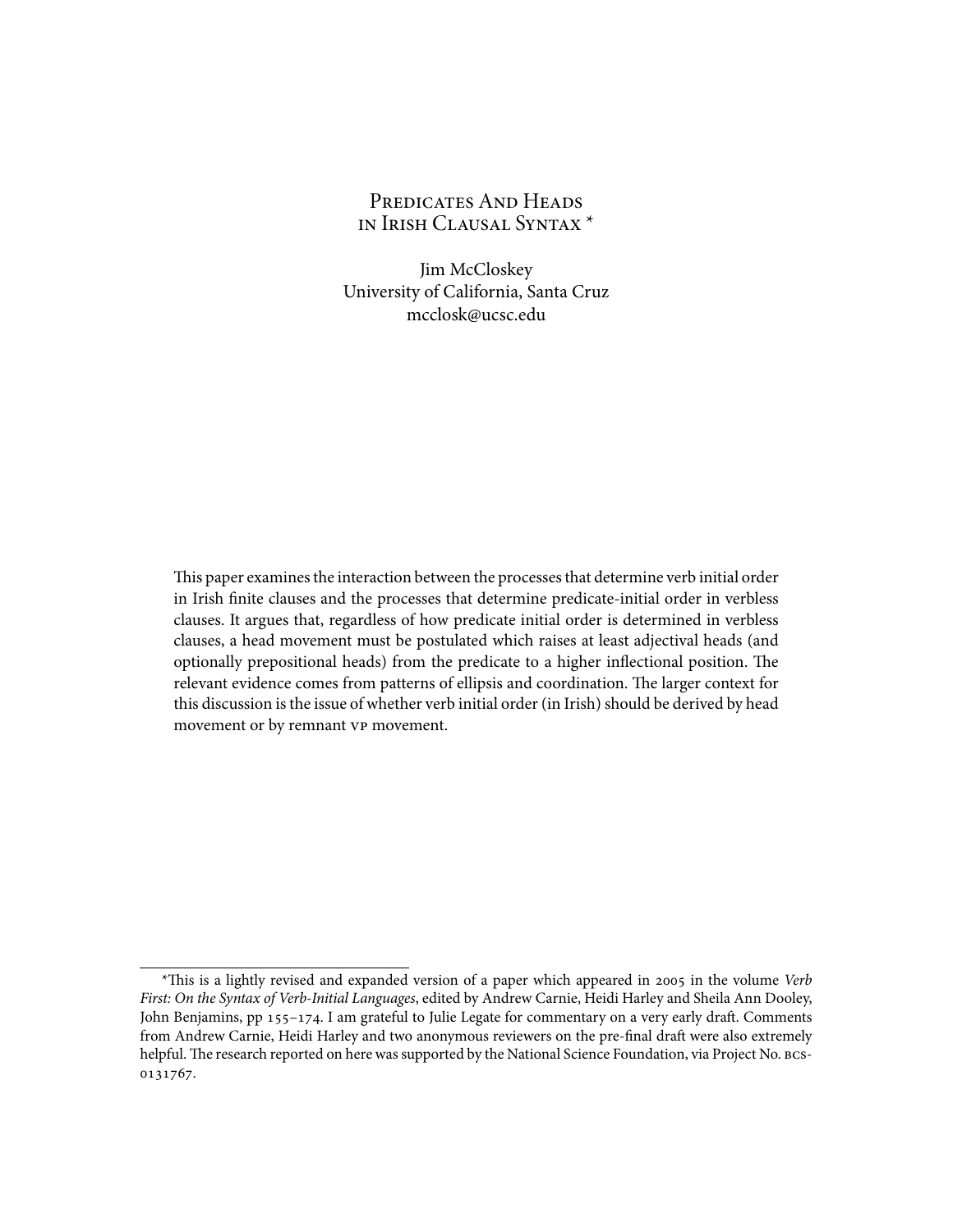### **INTRODUCTION**

Two lines of thought have dominated recent thinking about the syntax of vso languages and of VSO clause-structure. An older tradition holds that this clause-type reflects raising of the finite verb to a position higher than, and to the left of, the subject. This view assumes the kind of structures seen in (1):



where F is some closed-class category in what Rizzi (1997) has called the inflectional layer. F is typically identified with a Tense node and XP is a category which (properly) contains VP, including all of its arguments and adjuncts. V raises to combine with F and form a complex head (a so-called 'finite verb').

A more recent line of thought explores the idea that verb initial order reflects the operation not of head movement but rather of phrasal movement. Specifically, vso order results when a VP is first voided of all its phrasal subconstituents, and is then fronted to a leftperipheral position within the inflectional layer. VSO structures, on this view, are as shown schematically in (2):

$$
(2) \qquad [\text{TP} [v_P t \quad v \quad t \quad ] \quad \text{DP} \quad \text{XP} \quad ]]
$$

Here, the arguments of v ( $p$ P and  $xp$  of ( $z$ )) have been extracted from  $vp$  before it is fronted. VP fronting thereby mimics (in terms of linear order) an application of (mere) V fronting.

This line of analysis emerged independently in work by Felicia Lee, by Diane Massam, and by Lisa Travis and Andrea Rackowski (see for instance the contributions of these authors to Carnie and Guilfoyle (2000) and the editors' introduction in the same volume). The work of investigating this idea has led to a rich vein of research and discussion of the relative merits of the two approaches preoccupied the workshop at the University of Arizona out of which the present volume grew (see, for instance, the contributions of Chung, Holmer, Massam, Oda, and Otsuka to the present volume). That debate in turn has a larger context, in that it represents one subtheme in a more general debate about the relative roles of head movement and remnant movement in the determination of word order possibilities.

One of the attractive features of the VP fronting analysis has been the understanding that it seems to make available of a correlation which apparently holds in many verb initial languages. Specifically, what is found in these languages is not so much verb initial order as predicate initial order more generally. However, the nonverbal predicates which occur in initial position are phrases rather than heads. These observations can be brought together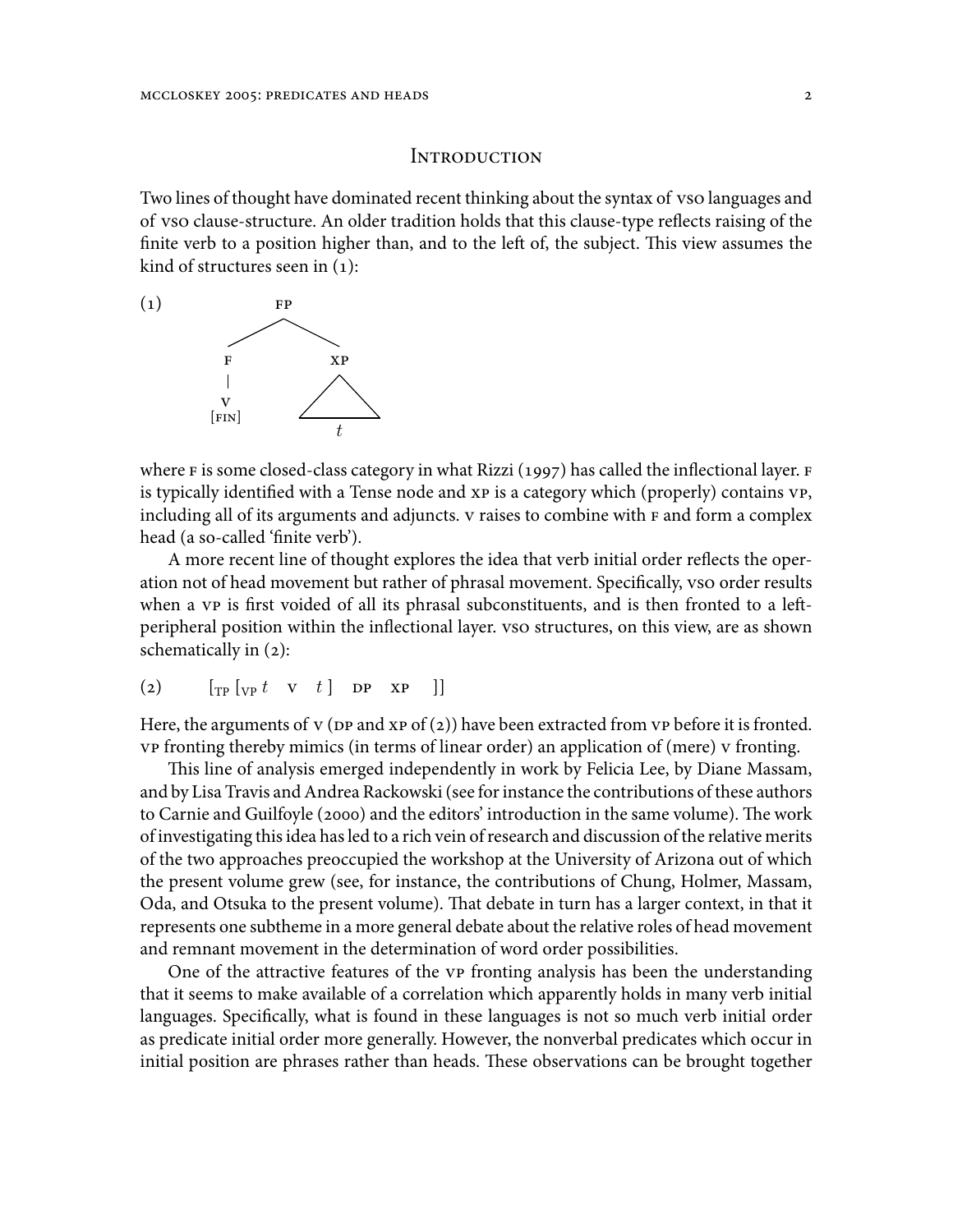by way of two assumptions:

- *✄* In these languages, phrasal predicates front to initial position (perhaps under EPP pressure, however understood)
- *✄* In the case of VP, but not in the case of the other phrasal categories, all non-head subconstituents must be moved out before predicate fronting applies.

As long as a reasonable understanding of the second postulate can be constructed (why should VP differ from other phrase-types in this way?), the XP-fronting analysis provides a way of understanding why there should be a correlation between vso order and the initial position of predicative phrases in verbless clauses. The head movement analysis seems to provide no basis for understanding why such a correlation should hold.

A presupposition that runs through much recent discussion of these issues is that the two modes of analysis (verb-raising and remnant predicate fronting) are mutually exclusive alternatives–one or the other must be the right account of verb initial order (for a given language, if not in general). The present paper challenges that presupposition. It tries to establish the following claim for one verb initial language (Irish): even if the positioning of non-verbal predicates reflects application of a rule of (phrasal) predicate fronting, one must still postulate head movement to account for the ultimate position of the finite verb. With that conclusion established, though, it is not obvious what explanatory role the assumption of predicate fronting plays in the understanding of verb initial order.

The second half of the paper probes these issues further, using the following logic. If we can establish that head movement is what places verbs (and, as it turns out, other kinds of predicate heads) in initial position in finite clauses, then we should assume that that instance of head movement meets whatever conditions hold generally of head movement. But that expectation in turn provides us with a way of narrowing the hypothesis-space for the analysis of predicate initial order. If there is movement of the head of such a predicate to a higher position, then the predicate had better not occupy a position from which head movement is known to be impossible. We thus have a way of eliminating certain analytical possibilities: those which imply impossible head movements. When we follow this reasoning down, what emerges is the following disjunctive (but still useful) conclusion: either there is no predicate fronting at all in Irish, or else predicate fronting is not EPP-driven.

The larger moral, it seems to me, is that the hypothesis of predicate fronting does not, in fact, provide (initial appearances notwithstanding) an understanding of the kinship between verbal and verbless clauses in Irish. Furthermore, the hypothesis of predicate fronting is not obviously useful in accounting for verb initial orders in the language. Obviously this (tentative) conclusions implies nothing about the usefulness of predicate fronting analyses for other languages.

## A FURTHER STEP

One of the ways in which head movement analyses of Irish have been useful has been in the kind of understanding that they yield of a very productive ellipsis process in the language,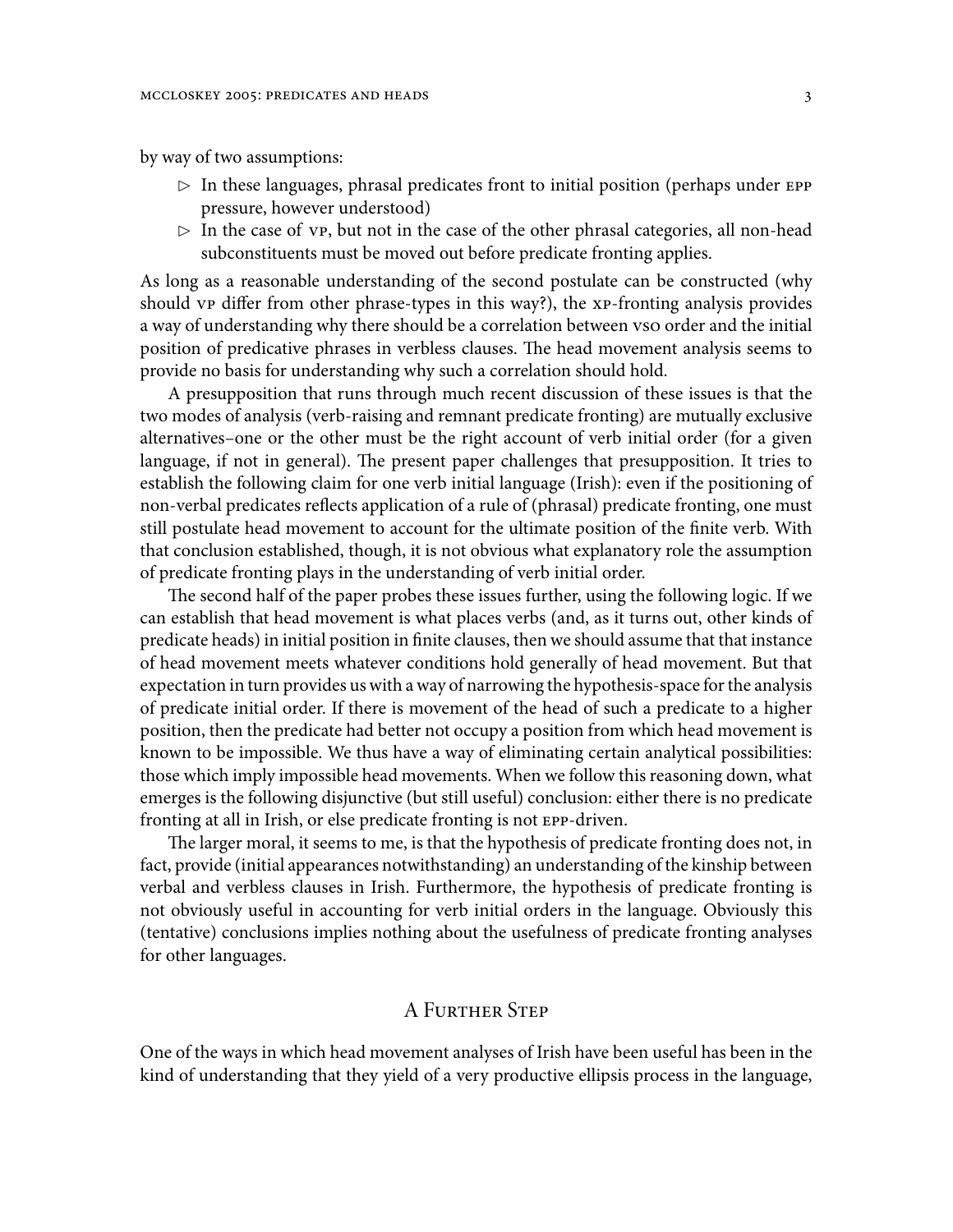one that elides all of a finite clause but the verb. This process is at work in the following dialogue:

- (3) a. Sciob snatch. $_{\rm PaST}$  the cat the tail an cat an t-eireaball de-n from-the mouse luch. "The cat cut the tail off the mouse." b. A-r C.Q-PAST snatch.PAST sciob? "Did it?"
	- c. Creidim believe.PRES-S1 C.PAST snatch.PAST gu-r sciob. "I believe it did."

In (3b) and (3c), nothing survives of the finite clause but the finite verb. When this process is examined in detail, it turns out to mimic all the properties (formal and interpretive) of VP-ellipsis in English (McCloskey (1991)). In the context of the head movement analysis, it can be understood as ellipsis of the complement of the functional head to which V raises – that is, ellipsis, of  $XP$  in  $(4)$ :



On this view, the finite verb 'survives' ellipsis because it has raised out of the elided phrase prior to its elimination. And it, in turn then, functions as the required lexical licenser (head governor) for the ellipsis (McCloskey (1991), Fiengo and May (1994), McCloskey (2003)). Similar ellipsis processes are attested in Modern Hebrew (Doron (1999), Sherman/Ussishkin (1998), Goldberg (2002, 2003)), Ndendeule (Ngonyani (1996)), Portuguese, and Gallego (Martins 1994, 2000). This analysis provides an understanding of the basic properties of the Irish construction and places it in a reasonable typological context. We can maintain that:

- *✄* In English, main verbs do not raise and so never survive VP-ellipsis. In Irish, they do, and therefore survive ellipsis;
- *✄* In Irish, subjects do not raise out of the complement of F, and so do not survive VPellipsis;
- *✄* Irish, Hebrew and Ndendeule are alike with respect to the first property; Irish differs from Hebrew and Ndendeule only in the second property;
- *✄* In Irish, there is no raising of V in non-finite clauses and there is therefore no VP-ellipsis in non-finite clauses.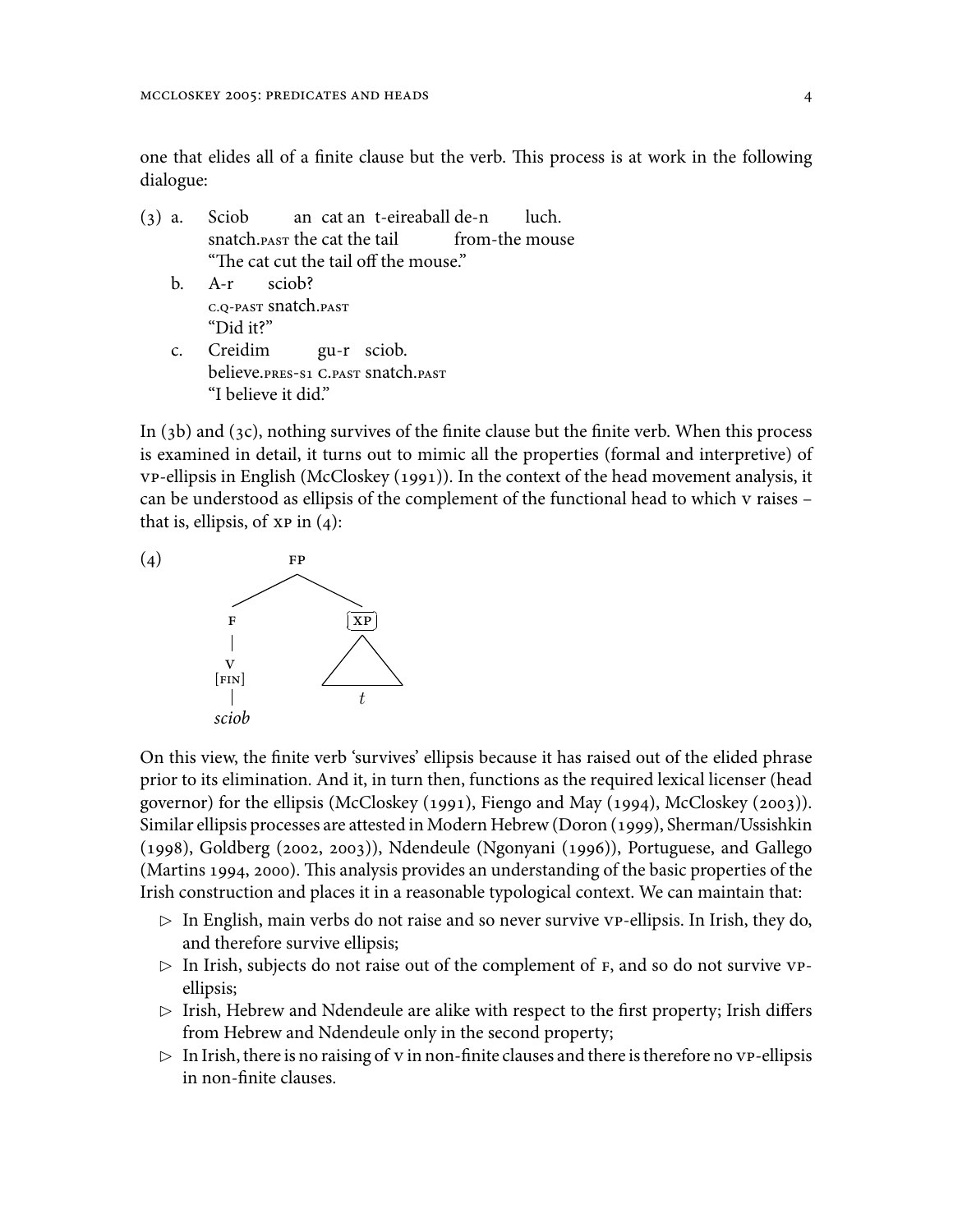If we were to adopt a vp fronting analysis of Irish vso clauses, we would presumably say that what this ellipsis involves is elision of the complement of the head which attracts the VP-predicate. The relevant head on this analysis will be null, and so it is less clear how the ellipsis is licensed. But that is not an issue which we need dwell on here. The crucial questions rather concern how ellipsis applies in clauses headed by nonverbal predicates.

In answering those questions, it will be useful to first review some basic properties of nonverbal clauses ('copular clauses') in Irish. These structures have been the focus of a great deal of work: Stenson (1981): Chap. 3, Ó Sé (1987), Ó Sé (1990), Carnie (1995), Doherty (1996), Legate (1997), Carnie (1997), Doherty (1997a), DeGraff (1997), Doherty (1997b), Legate (1998), Carnie (2000), Adger and Ramchand (2003)) They are exemplified in (5):

- (5) a. Is COP.PRES sign comhartha go bhfuil muid pósta C be.PRES we married the exchange rings.GEN DEMON an mhalairt fainní seo. "This exchange of rings is a sign that we are married."
	- b. Is COP.PRES like with ghost him cosúil le taibhse é. "He is like a ghost."
	- c. Is COP.PRES of people the.GEN Ireland.GEN her de bhunadh na h-Eireann í. "She is of Irish extraction."

In the three examples of  $(5)$ , one can see an NP-predicate, an AP-predicate, and a PP-predicate respectively, preceded by the element *is*, which in the Irish grammatical tradition is known as the 'copula'. This element must be distinguished from the substantive verb *bí* –very similar to the verb 'be' in English –- whose morphosyntax is fully verbal, whose syntax, on the surface at least, is very different indeed from that of (5) and whose semantics (stage level rather than individual level predication) is also different:

(6) Tá be.PRES Eoghnaí thíos ar an tráigh. down on the beech "Eoghnaí is down on the beach."

Schematically, then, the structure we are concerned with is that in  $(7)$ :

 $(7)$   $[$  COP XP DP  $]$ 

where  $XP$  can be any of  $NP$ ,  $AP$ , or  $PP$ , and  $DP$  appears in the accusative (or common) case.<sup>1</sup>In

(i) Ní COP.NEG any blackguards them aon bhligeardaithe iad "They are no blackguards." LG 4

<sup>&</sup>lt;sup>1</sup>Two cautionary notes: First: it is sometimes claimed that only NP is productive in the XP slot of (7), and that the AP-type is lexically and idiosyncratically restricted. I do not know what the empirical basis for this claim is. A quick search of a data-base of attested examples turned up 64 different adjectives in the construction in (7). Second: I follow custom in assuming that nominal predicates are of category NP. This is not obviously consistent with the existence of examples like (i) and (ii):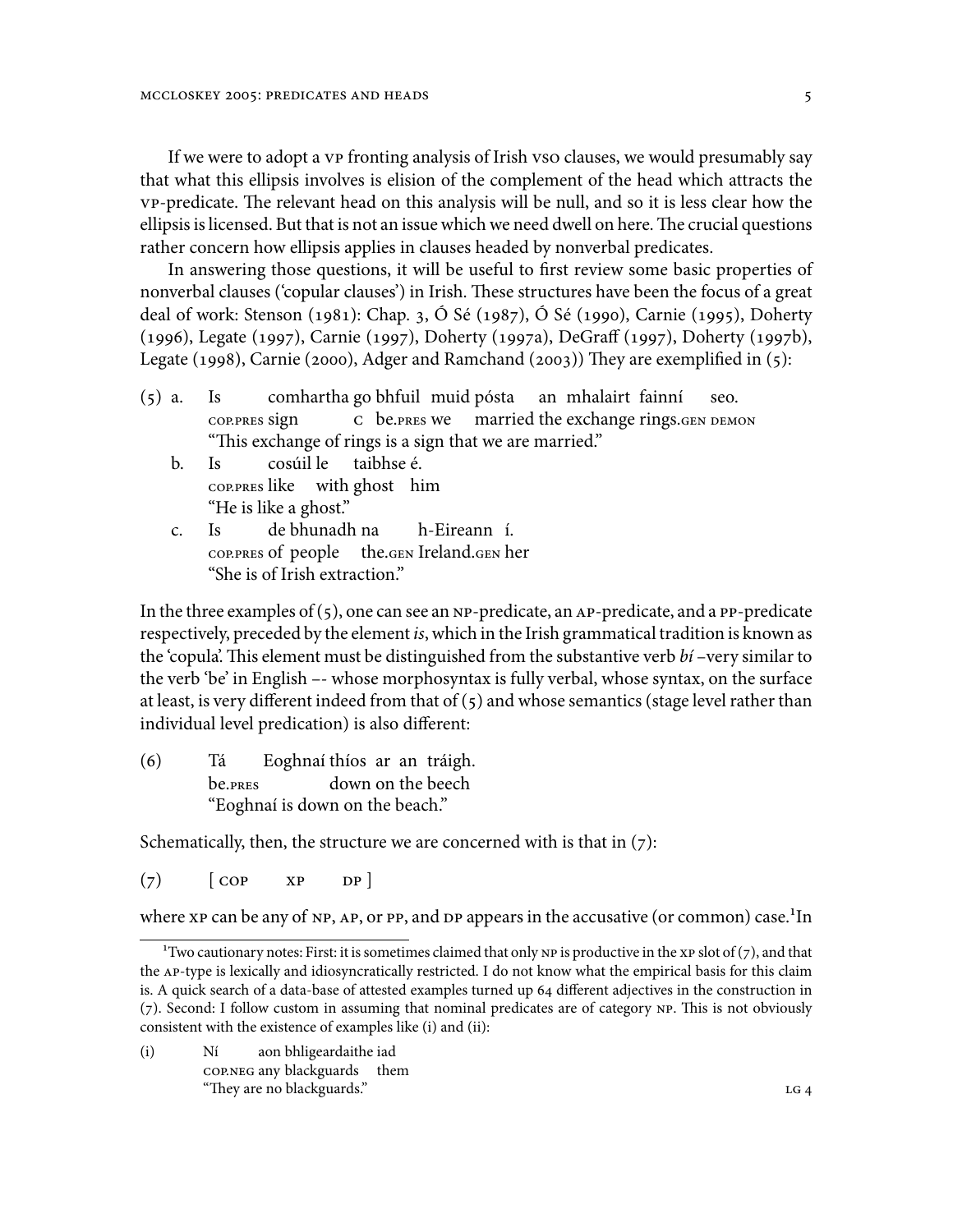semantic terms, the individual level property denoted by XP is predicated of the entity which the DP refers to (abstracting away from numerous complexities).

A thread which runs through almost all discussion of the syntax of  $(7)$  is the idea that the copula itself is an instance of the category  $T -$  the inflectional head which provides a specification of Tense and Mood for the sentence (or at least that it occupies the T-position by the end of the derivation). This analysis makes sense of the fact that the copula shows the same tense distinctions (present versus past/conditional) as other plausible candidates for the T-position such as preverbal tense-markers, and furthermore that there are many varieties in which the past tense form of the copula is identical to the more general past tense marker (in the Irish of Clear Island, County Cork, for instance):

|    | (8) a. do cheart dúinn guí                   | chun Dé |                                  |
|----|----------------------------------------------|---------|----------------------------------|
|    | COP.COND right to-us pray.NON-FIN to God.GEN |         |                                  |
|    | "We should pray to God."                     |         | $\acute{O}$ Buachalla (2003): 85 |
| b. | do mhairbh sé é                              |         |                                  |
|    | PAST- kill he it                             |         |                                  |
|    | "He killed it."                              |         | $\acute{O}$ Buachalla (2003): 69 |

The copula seems also to be distinct from other left-peripheral heads, like complementizers and markers of negation (although see Carnie (1995) for a different view). The syntactic facts here are obscured by morphophonological processes which tend to often fuse these insubstantial elements together. However, it is not difficult to find contexts in many dialects in which the copula is clearly distinguished from such elements (see  $(9)-(13)$ ) and in these cases, the copula always appears to the right of elements from the C-system (as one would expect if it were an inflectional head).

| $\left( 9\right)$ | Ghearmánach é<br>dá ba                                                   |                            |
|-------------------|--------------------------------------------------------------------------|----------------------------|
|                   | if cop.conp German<br>him                                                |                            |
|                   | "if he were a German"                                                    | $\acute{O}$ Sé (2000): 356 |
| (10)              | má's fíor an ghloine<br>if coppres true the glass                        |                            |
|                   | "If the barometer is accurate"                                           | $\acute{O}$ Sé (2000): 355 |
| (11)              | an rud a b- ionann agus teip<br>the thing c.wh cop. past same as failure |                            |
|                   | "something that was tantamount to failure"                               | SD 209                     |
| (ii)              | dhá rud éagsúla<br><b>Is</b><br>iad.                                     |                            |
|                   | COP.PRES two thing different-PL them                                     |                            |
|                   | "They are two different things."                                         | Doherty (1997b): 139       |

Probably what needs to be said is that XP of  $(7)$  must be property-denoting (of type  $\langle e, t \rangle$ ) and that this requirement is consistent with the appearance in nominal copular clauses of some, but not all, of the functional structure in the extended nominal projection.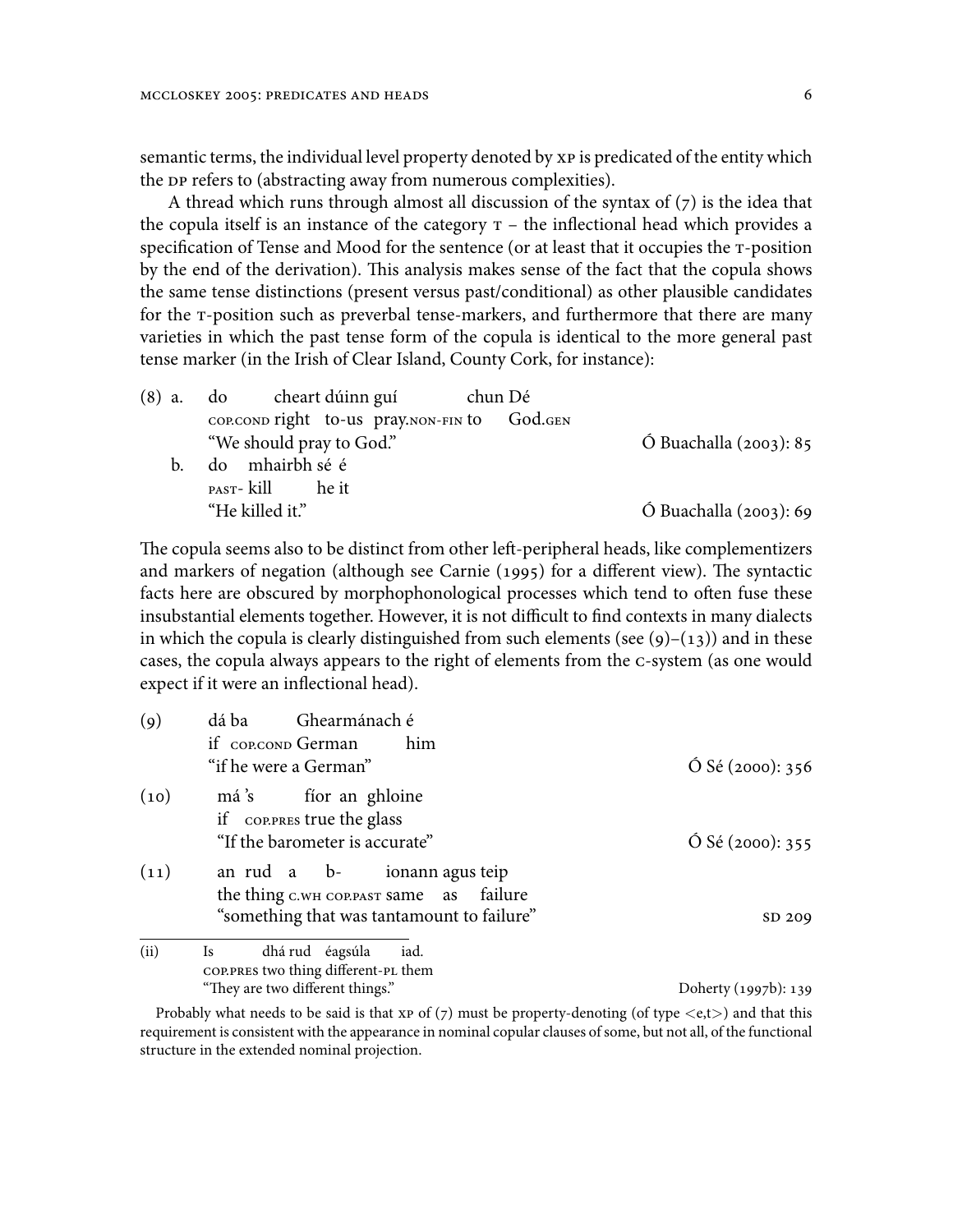| (12) | An mb' | fhiú a ghoil ann?                   |                               |
|------|--------|-------------------------------------|-------------------------------|
|      |        | c.q cop.conp worth go.non-fin there |                               |
|      |        | "Would it be worth going there?"    | $\acute{O}$ Baoill (1996): 62 |
|      |        |                                     |                               |

#### $(13)$  ní C.NEG.FIN COP.PAST far -bh fhada bhuatha from-them it é "It wasn't far from them."  $\acute{O}$  Sé (2000): 349

Given this much, we can refine  $(7)$  to  $(14)$ :

 $(14)$   $[(C)$   $(NEG)$  T XP [PRED]  $DP<sub>1</sub>$ 

(where XP is individual level) and the challenge is to understand how such structures might be composed and how they might relate to verbal clauses.

There is a final observation which will be helpful in setting the stage for the discussion that is to follow. When  $xp$  of  $(14)$  is headed by an adjective which takes a single  $\text{CP-argument}$ , then DP is often absent – either not present at all, or phonologically null.<sup>2</sup>

| $(15)$ a. Is cinnte go bhfuil an fear leigheasta.      |         |  |  |  |  |  |  |  |
|--------------------------------------------------------|---------|--|--|--|--|--|--|--|
| COP.PRES Certain c be.PRES the man cured               |         |  |  |  |  |  |  |  |
| "It is certain that the man is cured."                 | ACO 145 |  |  |  |  |  |  |  |
| b. Is breá éisteacht le máistrí léinn                  |         |  |  |  |  |  |  |  |
| COP.PRES fine listen.NON-FIN with masters learning.GEN |         |  |  |  |  |  |  |  |
| "It's nice to listen to masters of learning."          |         |  |  |  |  |  |  |  |

For these structures, the natural assumption is that the adjective in question takes a single (clausal) argument as its complement (an assumption which will be of some importance at a later point in the discussion).

The examples in (15) alternate with those in (16), in which a dummy pronoun appears to occupy the DP-position of (14) and in which the clausal argument appears in absolute right-peripheral position:

| (16) a. Is cinnte é go bhfuil an fear leigheasta.          |  |  |  |  |  |  |
|------------------------------------------------------------|--|--|--|--|--|--|
| COP.PRES Certain it c be.PRES the man cured                |  |  |  |  |  |  |
| "It is certain that the man is cured."                     |  |  |  |  |  |  |
| b. Is breá é éisteacht le máistrí léinn                    |  |  |  |  |  |  |
| COP.PRES fine it listen.NON-FINT with masters learning.GEN |  |  |  |  |  |  |
| "It's nice to listen to masters of learning."              |  |  |  |  |  |  |
|                                                            |  |  |  |  |  |  |

The alternation seen in (15) versus (16) raises a number of interesting and complex questions having to do with the status of the EPP and the status of expletives in Irish. For our immediate purposes, these questions need not be resolved. We will see evidence at a later point in the

²Notice that the existence of these structures raises questions about whether or not the syntax in (14) is always linked with the semantics of predication in any nonvacuous sense.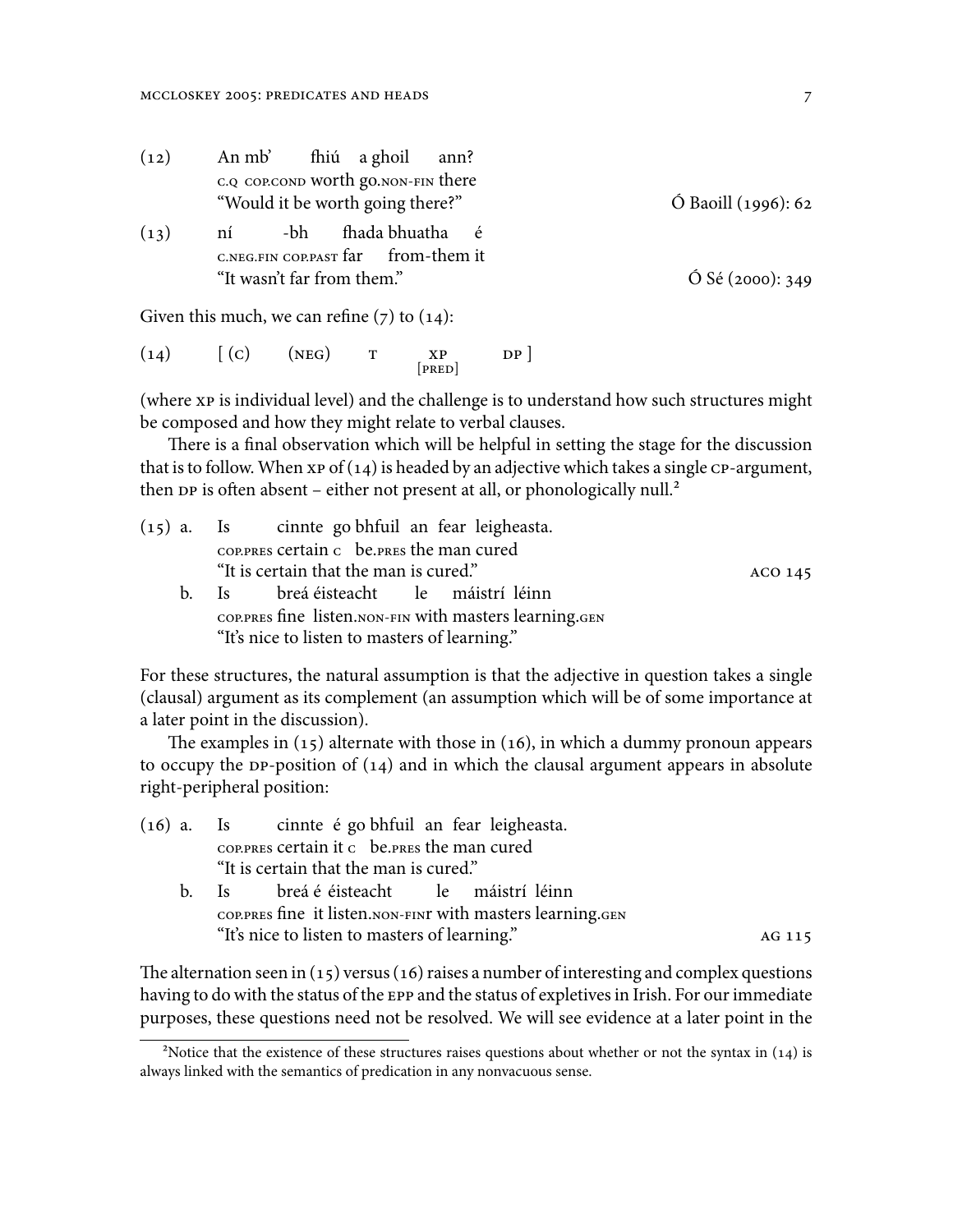paper for the complement status of the CP-arguments in (15).

With this much as background, we can go back to the basic question raised earlier – how does the ellipsis process of (3c) apply in the case of predicative copular clauses? The answer is that it applies differently depending on the category of the predicate ( $\acute{o}$  Siadhail (1973): 149–150, Ó Siadhail (1989): 245–249, Ó Baoill (1996): 60–63). Consider first the case of AP-predicates. The pattern we see here is the one illustrated in  $(17)$ :

- $(17)$  a. C.Q like with ghost him cosúil le taibhse é? "Is he like a ghost?"
	- b. Is COP.PRES like cosúil. "He is."
	- $c. *Is$ COP.PRES like with ghost cosúil le taibhse. "He is."
- (18) a. Na-r C.NEG.Q.PAST right to Maire be.NON-FIN there cheart do Mháire a bheith ann? "Shouldn't Máire be present?"
	- b. Cha-r C.NEG-PAST right cheart. "She shouldn't." Ó Baoill (1996): 61
	- c. \*Cha-r C.NEG-PAST right to-her cheart dithe. "She shouldn't."
- $(19)$  a. C.Q true C be.PAST case court.GEN recently at-you fíor go rabh cás cúirte le déanaí agat? "Is it true that you were recently involved in a court case?"
	- b. Is COP.PRES true fíor. "It is."  $D_21$
- $(20)$  a. C.Q identical as failure it ionann agus teip é? "Is it tantamount to a failure?"
	- b. Ní COP.NEG identical h-ionann. "It's not."
	- c. \*Ní COP.NEG identical as failure h-ionann agus teip. "It isn't"

What is important about  $(17)$ – $(20)$  is that the pattern observed is essentially that found with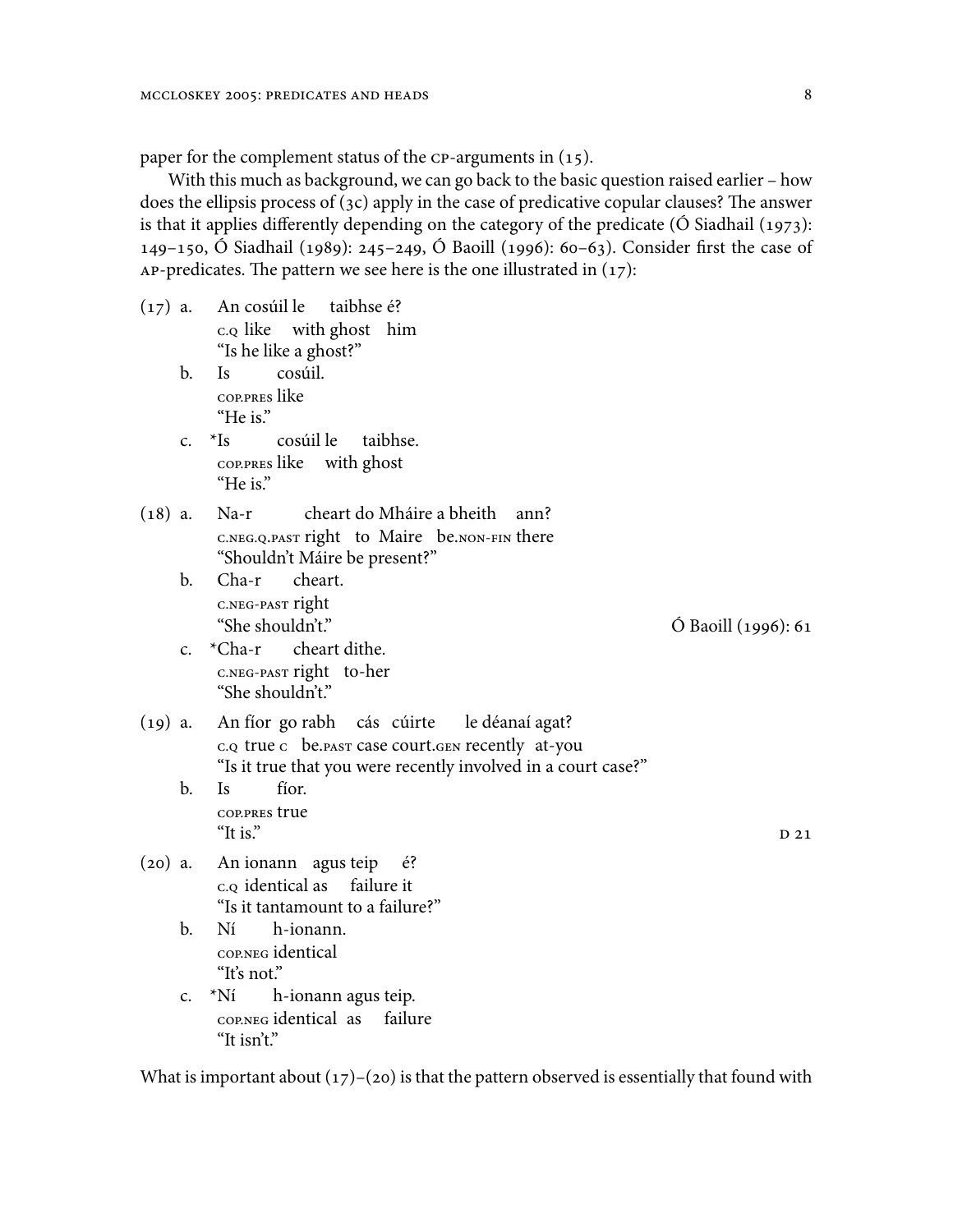finite verbs; that is, the adjective alone (the head) may and must survive ellipsis. The larger predicate (the head along with its arguments and adjuncts) cannot survive.

Nominal predicates behave differently. The question in (21) can be answered as in (22a), but not as in  $(21b)$  or  $(21c)$ .

- $(21)$ C.Q person of the men duine de na fearaibh é? him "Is he one of the men?"
- (22) a. Is COP.PRES ea. "He is." b.  $*$ Is COP.PRES person duine. "He is." c.  $*$ Is COP.PRES person of the men duine de na fearaibh. "He is."

The element *ea* in the grammatical (22a) (pronounced variously [a], [e:], [əw] or [ə $\gamma$ ] and spelled either with or without a final -dh) is an invariant element whose only function is to support the copula (which is a prosodically dependent proclitic) if it otherwise would have nothing to be dependent on. It also appears, for instance, when the predicative XP undergoes  $\overline{A}$ -movement:

| $(23)$ a.      | Cumadóir ceoil is ea - é                                                                   |
|----------------|--------------------------------------------------------------------------------------------|
|                | composer music.GEN C-COP.PRES him                                                          |
|                | "It's a composer of music that he is."                                                     |
|                | b. ó Chorcaigh is ea _ iad                                                                 |
|                | from Cork C-COP.PRES<br>them                                                               |
|                | "It's from Cork that they are."<br>$\acute{O}$ Buachalla (2003): 84                        |
| $\mathsf{C}$ . | linne is ea an tigh seo feasta                                                             |
|                | with-us c-cop. PRES the house DEMON from-now-on                                            |
|                | "It's to us that this house belongs from now on." $\qquad \qquad$ O Buachalla (2003): 84   |
| $d_{\cdot}$    | de-n RIC a -b ea _ cuid mhaith de s-na hoifigigh                                           |
|                | of-the C.WH COP.PAST proportion good of the officers                                       |
|                | "It was to the RIC that a large proportion of the officers belonged."<br>UIMH <sub>4</sub> |

The crucial contrast between adjectival and nominal predicates then is this: when ellipsis applies to an adjectival predicate, the head and the head alone survives (it both can and must survive). When ellipsis applies to a nominal predicate, nothing survives, not even the head.<sup>3</sup>

<sup>&</sup>lt;sup>3</sup>There are conservative varieties of Cork and Donegal in which nouns and adjectives pattern alike with respect to stranding under ellipsis: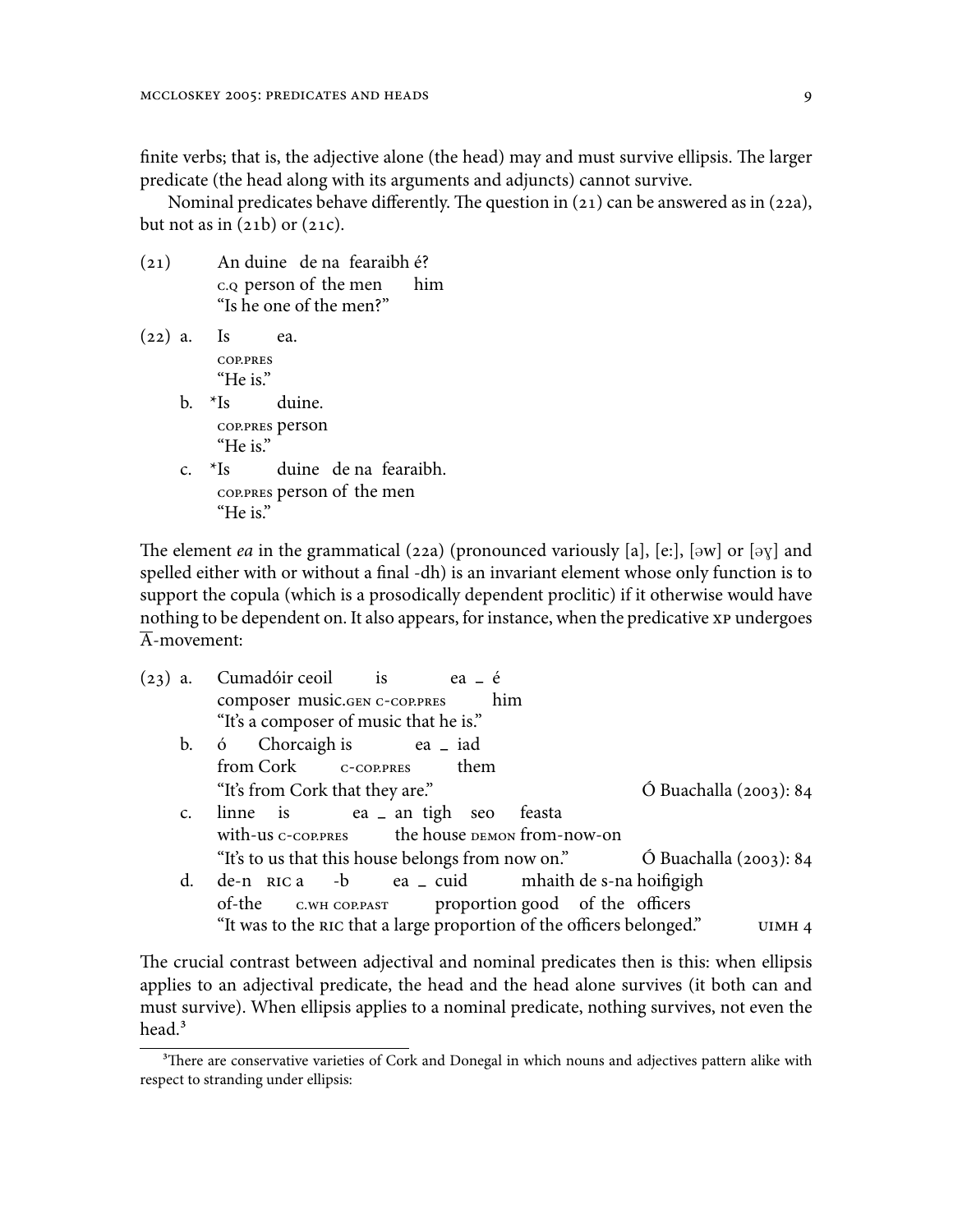The facts about PP-predicates are more complex, in ways that are not well understood at present. They exhibit both of the patterns seen above (see  $\acute{o}$  Siadhail (1989): 246–247,  $\acute{o}$ Baoill (1996): 60–62). The 'nominal pattern' (in which the head does not survive ellipsis and invariant *ea* provides prosodic support for the copula) is available, as illustrated in (24):

|                | (24) a. An leob an capall bán sin? 'S eadh, go cinnte      |  |  |           |                  |  |
|----------------|------------------------------------------------------------|--|--|-----------|------------------|--|
|                | c.q with-them the horse white DEMON COP.PRES               |  |  | certainly |                  |  |
|                | "Does that white horse belong to them? It certainly does." |  |  |           | PCF 161          |  |
| $\mathbf{b}$ . | An as firinn thusa? Is ea, cinnte.                         |  |  |           |                  |  |
|                | c. <sub>Q</sub> from Ireland you coppres certainly         |  |  |           |                  |  |
|                | "Are you from Ireland? I certainly am."                    |  |  |           | CM <sub>25</sub> |  |
|                |                                                            |  |  |           |                  |  |

In other cases, however, PP-predicates behave like adjectives, in that the bare preposition (in its agreeing form if it is an agreeing preposition) survives the ellipsis process:

|    |                                                          |               | $(25)$ a. an ndeir tú liom go mb' as Inis Gé Sail Og Rua?                  | $\mathbf{B}'$ | <b>as</b>        |  |
|----|----------------------------------------------------------|---------------|----------------------------------------------------------------------------|---------------|------------------|--|
|    | c.q say you to-me c corpare from<br>cinnte.<br>certainly |               |                                                                            |               | COP.PAST from-it |  |
|    |                                                          |               | "Are you telling me that Sail Óg Rua was from Inis Gé? She certainly was." |               | FCME 39          |  |
| b. | An mar a chéile iad?<br>c.q like each-other them         | <sup>1s</sup> | mar.<br>cop.pres like                                                      |               |                  |  |

"Are they the same? They are."

Interpreting these facts is made difficult by a number of complicating factors – the prosodic lightness of many prepositions, the syntactic status of agreeing prepositions, the possibility that many apparently prepositional predicates may in fact be null-headed nominal predicates (see (5c), for example). But the minimal contrast between  $(24b)$  and  $(25a)$  suggests strongly that for PP-predicates, at least in a range of cases, two patterns are systematically available – the nominal pattern, in which the head does not survive ellipsis and the copula is supported by invariant *ea* (as in (22a)), and the adjectival-verbal pattern, in which the head of the predicate, and the head alone, survives ellipsis. The discussion of Ó Baoill (1996): 60–62 suggests the same conclusion, in that both answer-types are cited systematically there for examples involving PP-predicates.

How should these patterns be understood? I will set aside the complexities around PP predicates for the moment, and focus on the contrast between adjectives and nouns. The possibility of short answers like  $(17)$ – $(20)$  (which are of the form  $[(c)$  cop A) shows that

 $(i)$ C.Q poet him DEMON C.WH be.PRES here COP.PRES poet fil' é seo a thá anseo? Is fil'. "Is this person that is here a poet? He is." LSUE 287

This pattern of variation suggests that the noun adjective contrast seen in most varieties does not run deep. For the varieties which have (i), the argumentation in the text extends to nominal predicates.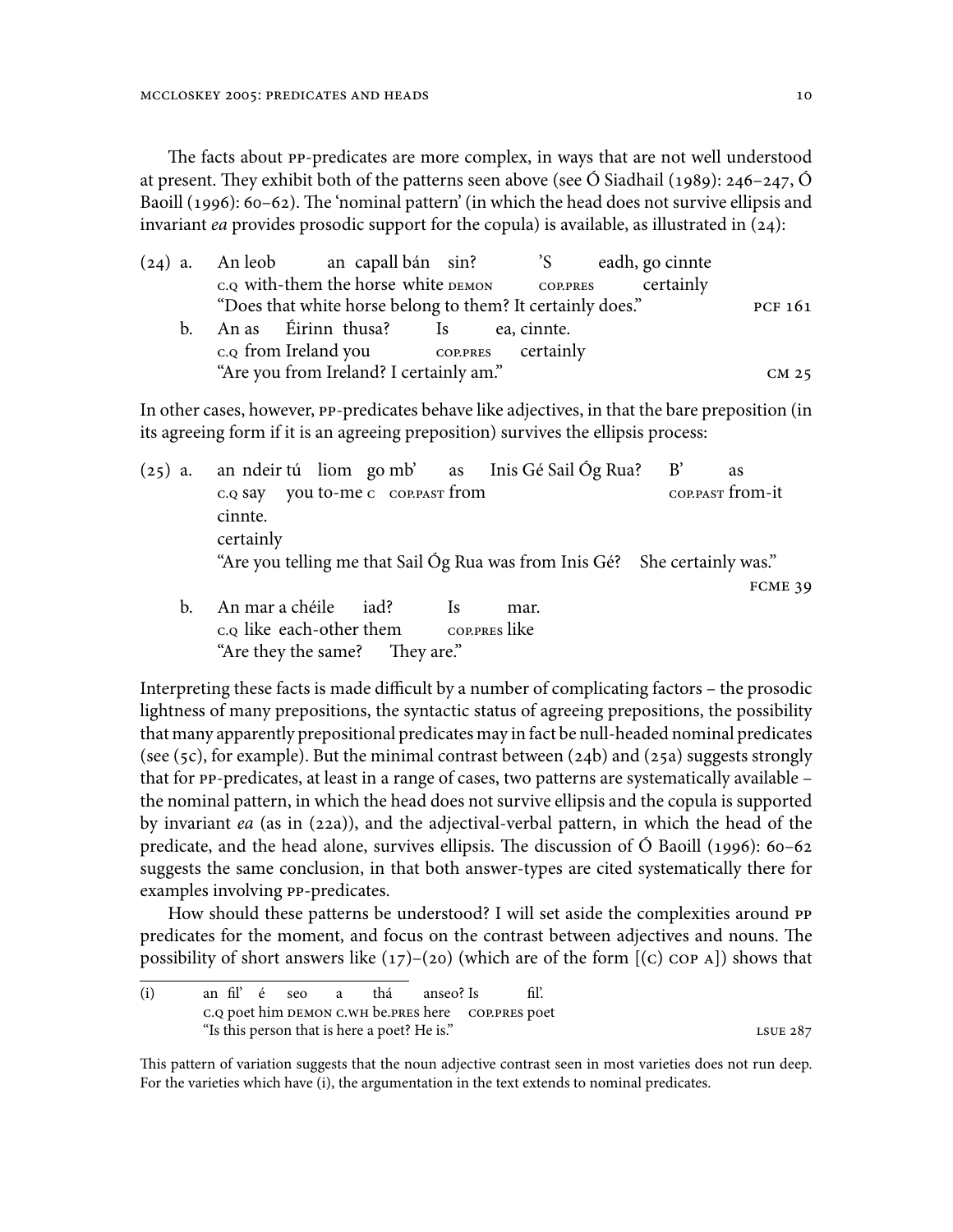adjectives in nonverbal clauses must occupy a position sufficiently high that they are outside the constituent targeted by ellipsis (xp of  $(4)$ ). Complements of the adjectival head, however, must remain within that constituent. Given the assumptions which undergird the analysis of this ellipsis process in general, it also now follows that the heads of predicative AP's must be subject to a requirement that they raise. To account for the contrast between  $(17b)$  and  $(17c)$ , for instance, it it crucial that this raising be head movement rather than phrasal movement. The natural conclusion seems to be that adjectives (like verbs) raise to the functional head which licenses ellipsis (F of (4)). This is illustrated roughly in the schematic structure of (26):



where we can assume that  $F$  is  $T$ , and that the boxed  $XP$  is the target of ellipsis, containing in turn the AP-predicate as a subpart. It is hardly a great surprise that verbs and adjectives should pattern alike in such respects, given other well-known patterns of similarity between the two categories.

Nouns, by contrast, must occupy a position low enough that they are trapped (with their syntactic dependents) within the elided constituent and so do not survive. This outcome can only be guaranteed if nouns are not subject to the requirement of head raising which determines the ultimate position of verbs and adjectives.

The proposed distinction between adjectival and nominal predicates is supported by a further contrast having to do with coordination patterns. Consider (26):

- (27) a. Is COP.PRES right and COP.PRES proper come.NON-FIN in aid ceart agus is cóir teacht i gcabhair ar do chomharsa. on your neighbor "It is right and proper to help one's neighbor."
	- b. \*Is ceart agus cóir teacht i gcabhair ar do chomharsa.
	- c.  $*$ Is COP.PRES like with ghost and unlike with person living him cosúil le taibhse agus éagosuil le duine saolta é. "He is like a ghost and unlike a living being."

Adjectival heads may not be coordinated independent of the copula; the copula must rather attach to both. This I take to be a reflection of the general requirement that an element may not be coordinated independent of its morphophonological dependents (a reflection in turn ultimately of the Coordinate Structure Constraint). Exactly similar facts hold for verbs:

 $(28)$  a. say they C-PAST buy.PAST siad gu-r cheannaigh agus gu-r dhíol siad na tithe. and C-PAST sell.PAST they the houses "They say that they bought and sold the houses."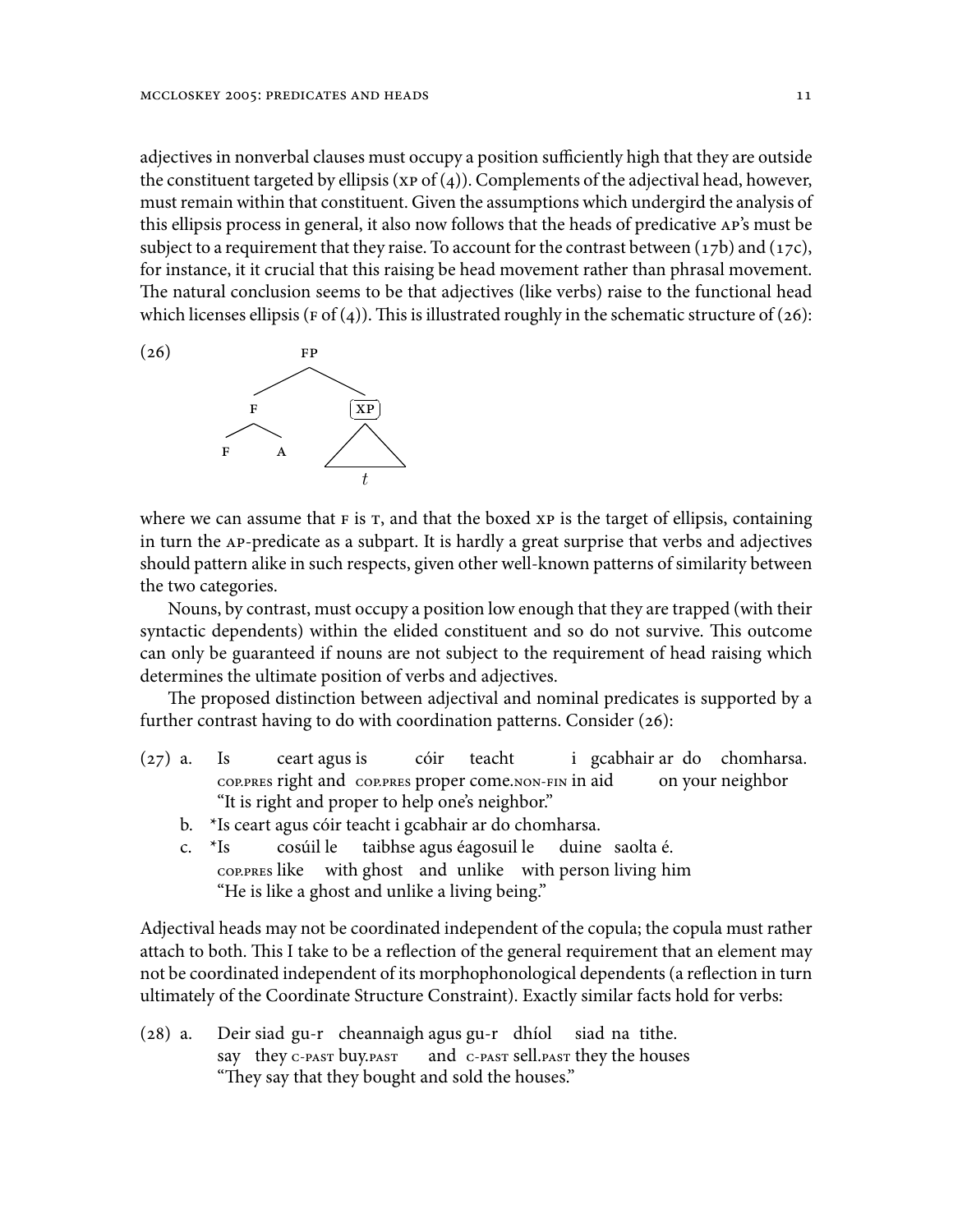b. \*Deir siad gu-r cheannaigh agus dhíol siad na tithe.

Compare (28b) with its fully well-formed English counterpart in (29):

(29) They say that they bought and sold the houses.

Once again, nominal predicates behave differently:

 $(30)$  Is COP.PRES composer music.GEN and writer cumadóir ceoil agus scríobhneoir nótálta é. noted him "He is a composer of music and a noted writer."

These observations can be understood in the same terms as those involving ellipsis. If AP predicates are subject to a requirement that their head must raise and incorporate into the higher inflectional head, then (27b) is impossible because either the required raising has not taken place (leading to an ill-formed outcome), or else raising has applied from the left conjunct only, in violation of the Coordinate Structure Constraint (also leading to an illformed outcome). For (27a), the best we can do at present is to assume a derivation in terms of Right Node Raising of the complement CP. Whether or not that turns out ultimately to be adequate, the important point for present purposes is the contrast between  $(27b)$  and  $(30)$ , and the more general point that the impossibility of  $(27b)$  reflects the general requirement that coordinated elements must bring with them to the coordination all of their phonological dependents. For nominal predicates, there is no raising requirement and so (30) is possible (in contrast to  $(27b)$  and to  $(29b)$ ).

To capture this pair of contrasts, then, we need to assume that, despite the fact that both AP-predicates and NP-predicates appear in initial position, there is an important difference between them. The head of AP, but not the head of NP, undergoes an additional (headraising) step. The landing site for this movement seems to be the same as the landing site of the finite verb, since, with respect to the phenomena we are dealing with, raised adjectives pattern identically with raised verbs.

If we assume, as is common, that the head-position to which verbs raise is T, then we have the patterns schematized in (29):

(31) a.  $[\text{TP T} [A P \dots A \dots] ] \implies [\text{TP T+A} [ \dots \emptyset \dots ] ]$ <br>b.  $[\text{TP T} [A P \dots A \dots] ] \implies [\text{TP T} [ \dots N \dots ] ]$  $[\text{TP T} [\text{NP} \dots \text{N} \dots] ] \implies [\text{TP T} \quad [\dots \text{N} \dots]$ 

For PP-predicates, we will assume that head-incorporation is optional:<sup>4</sup>

| (32) a. $[\text{TP T}[_{AP} \dots P \dots ]] \implies [\text{TP T+P} [\dots \emptyset \dots ]]$  |  |  |  |
|--------------------------------------------------------------------------------------------------|--|--|--|
| b. $[\text{TP T}[\text{NP} \dots \text{P} \dots]] \implies [\text{TP T} [\dots \text{P} \dots]]$ |  |  |  |

⁴Heidi Harley notes an intriguing possible connection between the optionality of prepositionincorporation in these cases in Irish and the optionality of particle movement in English (*write your solution up on your own* versus *write up your solution on your own* ), which might well also involve, as she points out, optional incorporation of a preposition.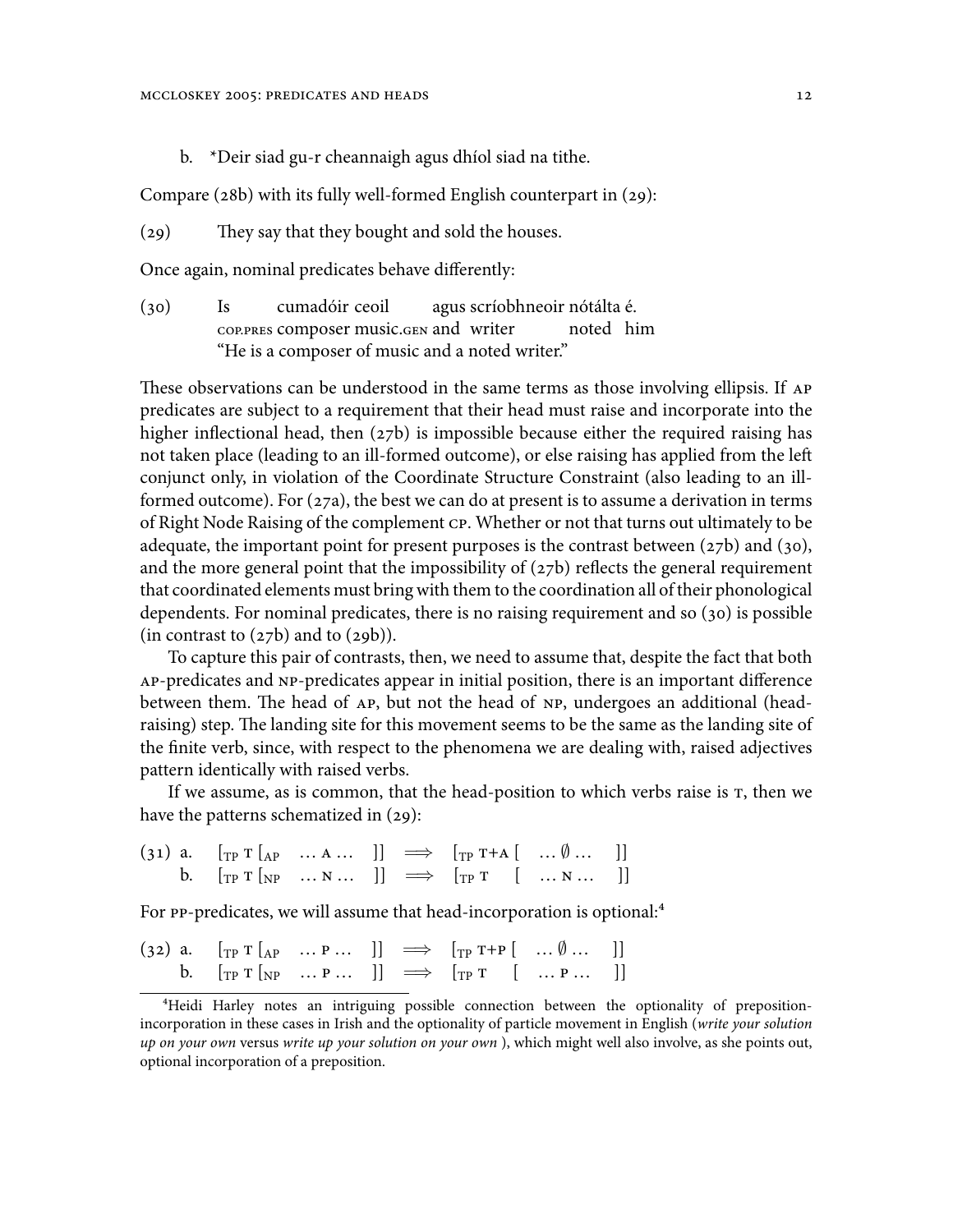When incorporation does not apply but ellipsis does, *ea* is inserted before the ellipsis-site (or trace), by way of mechanisms that seem to be identical to the last-resort mechanism which inserts *do* under similar circumstances in English.That is, the English paradigm in (33)–(35) and the Irish paradigm in (36)-(38) seem to be parallel point for point. In both languages the supporting element (*ea* in Irish, *do* in English) must be inserted before an ellipsis-site or a trace and only when head raising does not apply. And the English contrasts between (33) and (35) seem to be parallel to the Irish contrasts between (36) and (38).

| $(33)$ a. | b.<br>$\mathsf{c}$ .<br>d. | *She did $[\overline{v}_P$ apply for the position].<br>Indeed she did $[y_P \quad \dots$<br>$\cdot$<br>*Indeed she $\lceil v \rceil$<br>$\cdot$<br>$\cdots$                                                                                        |          |
|-----------|----------------------------|----------------------------------------------------------------------------------------------------------------------------------------------------------------------------------------------------------------------------------------------------|----------|
| $(34)$ a. | b.                         | and $\left[\begin{smallmatrix}V_P & \text{open} \end{smallmatrix}\right]$ the door ] she did $\left[\begin{smallmatrix}V_P & \text{open} \end{smallmatrix}\right]$<br>and $[\sqrt{v}$ open the door $]$ she<br>$\left[\mathrm{v}_P\right]$<br>$^*$ | J.<br>]. |
| (35)      | b.                         | $]$ ].<br>a. She is $\begin{bmatrix} v_P \\ -R_P \end{bmatrix}$ very competent<br>$]$ ].                                                                                                                                                           |          |
| $(36)$ a. |                            | cumadóir ceoil<br><b>Is</b><br>é.<br>COP.PRES composer music.GEN him<br>"He is a composer of music."                                                                                                                                               |          |
|           | b.                         | ea cumadoir ceoil<br>$\rm ^*Is$<br>é.<br>composer music.GEN him<br>COP.PRES<br>"He is a composer of music."                                                                                                                                        |          |
|           | c.                         | ea $\lceil x \rceil$<br>].<br>Is<br><b>COP.PRES</b><br>"He is."                                                                                                                                                                                    |          |
|           | d.                         | $\rm{^{\star}Is}$<br>$\cdot$<br>$\lbrack \mathrm{XP}% _{1}\rbrack$<br><b>COP.PRES</b><br>"He is."                                                                                                                                                  |          |
| $(37)$ a. |                            | Cumadóir ceoil<br><i>is</i><br>ea $\log$<br>composer music.GEN COP.PRES<br>"It's a composer of music that he is."                                                                                                                                  | ] é.     |
|           | b.                         | *Cumadóir ceoil<br>is<br>$\left[\text{NP}\right]$<br>composer music.GEN COP.PRES<br>"It's a composer of music that he is."                                                                                                                         | ] é.     |
| $(38)$ a. |                            | taibhse é.<br><b>Is</b><br>cosúil<br>le<br>cop.pres like<br>with ghost him<br>"He is like a ghost."                                                                                                                                                |          |
|           | b.                         | cosúil<br>Is<br>].<br>$\left[\mathrm{xp}\right]$<br>COP.PRES like<br>"He is."                                                                                                                                                                      |          |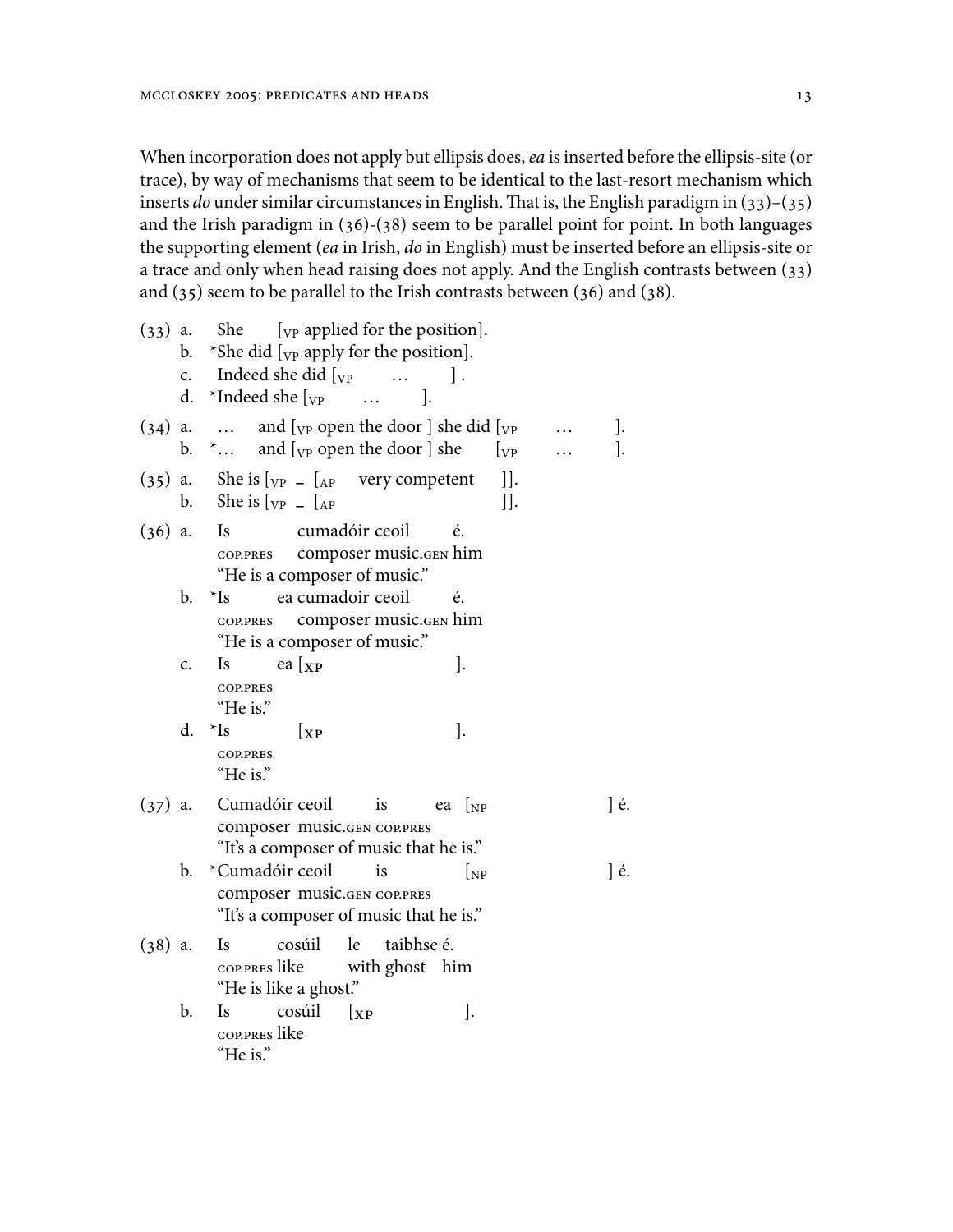This all seems like a reasonably coherent account of a fairly complex body of comparative observation.

It follows from this conclusion in turn, though, that predicate fronting, even if extended to the case of vp, cannot provide a complete account of vso order in finite clauses. What we have just established is that the position occupied by initial phrasal predicates is not such that it can, without further elaboration, provide an understanding of the crucial patterns of ellipsis and coordination. The further elaboration required seems to be head movement – raising of an adjectival or verbal head to a higher inflectional position.

When we get to this point, though, it is not clear what explanatory role the hypothesis of VP fronting might play in the account of VSO order in verbal clauses. The real burden of explaining verb initial order in finite clauses falls not on the hypothesis of XP fronting, but rather on the hypothesis of head movement. The origin-site of that movement could just as easily have been the base position of V as its position within a fronted VP.

# THE POSITIONING OF INITIAL PREDICATES

We can go a little farther in the deductive process. Say we accept the conclusion from the preceding section that V, A, and P undergo head movement to an initial position in finite clauses – the first two obligatorily, the last optionally. It follows that the origin site and the landing site of that movement must be in such a relation that head movement will be legal. Under what conditions will this be true?

One proposal which is fully consistent with the observations of the first half of the paper is that of Doherty (1996) for Irish and Ramchand (1996) for Scots Gaelic that there is no predicate fronting in these structures, but rather that the 'subject' DP occupies a rightward specifier position. A simple version of this proposal would assume the structure in (39) for a case of AP-predication.<sup>5</sup>



<sup>&</sup>lt;sup>5</sup>I will set aside for the moment the possibility that there is raising from the most prominent position within the lexical projection to the specifier of PredP. For some relevant observations, see (16) above.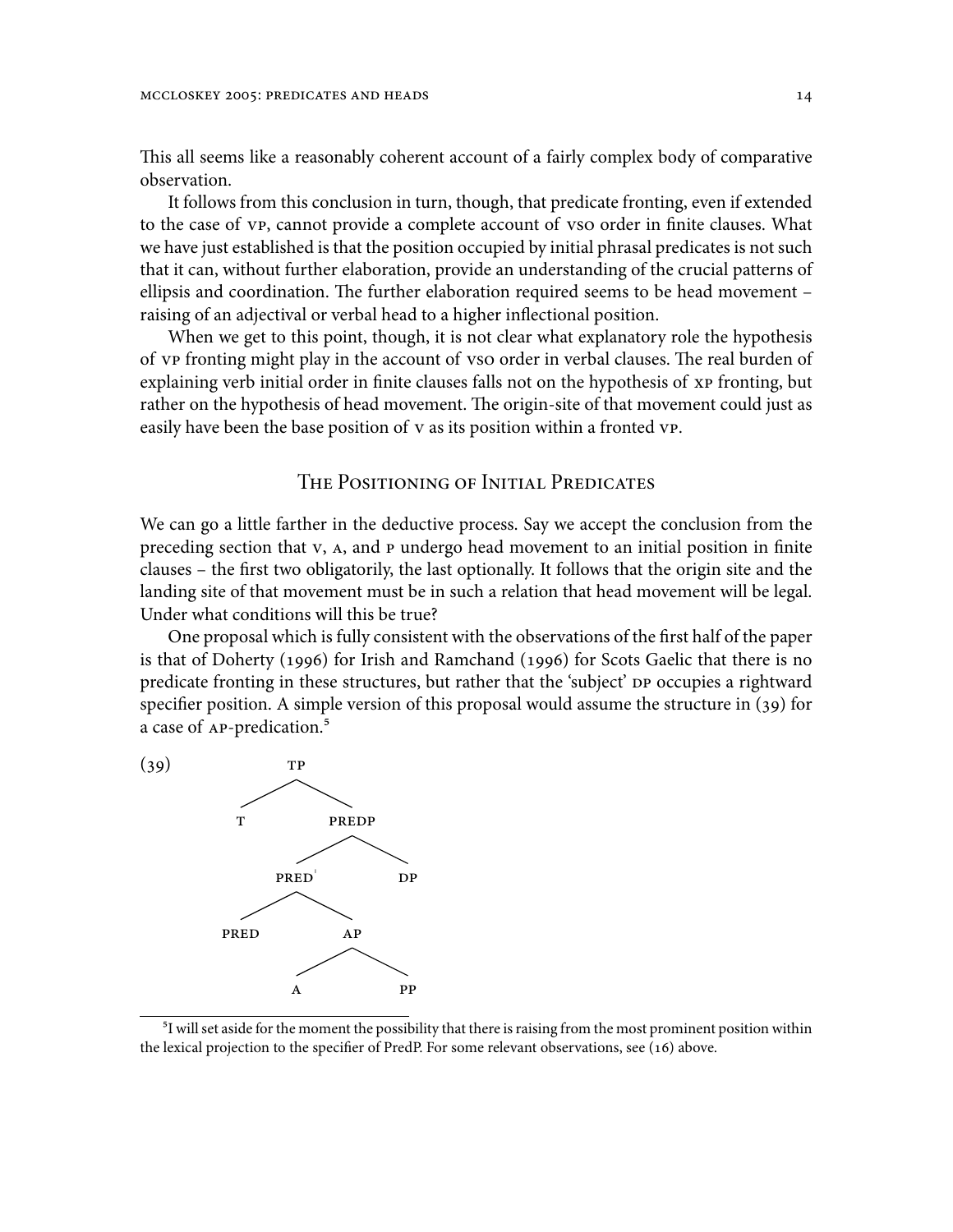The head movements that must be postulated here are movement from A to PRED, and from PRED to T –- all of a very routine and well-attested type. Ellipsis is ellipsis of the complement of T, (or perhaps of the complement of Pred),<sup>6</sup> licensed in turn by the presence of appropriate lexical material in T. PRED might well be the position into which the invariant element *ea* is inserted when it is needed to license ellipsis or a trace of  $\overline{A}$ -movement.

And given (39), the command relations are straightforwardly as they ought to be (as observed originally in Doherty (1996)). This is illustrated for Condition A effects in (40) and for Condition c effects in  $(41)$ .<sup>7</sup>

| $(40)$ a. |                |       | ba cuid d- a chéile                    | sinn                                                                                                                                                                                                                           |           |
|-----------|----------------|-------|----------------------------------------|--------------------------------------------------------------------------------------------------------------------------------------------------------------------------------------------------------------------------------|-----------|
|           |                |       | COP.PAST part of each-other us         |                                                                                                                                                                                                                                |           |
|           |                |       | "We were part of each other."          |                                                                                                                                                                                                                                | $AO$ $82$ |
|           | $\mathbf{b}$ . | Ba    |                                        | gar d-a chéile na bailteacha.                                                                                                                                                                                                  |           |
|           |                |       | COP.PAST close to each-other the towns |                                                                                                                                                                                                                                |           |
|           |                |       | "The towns were close to each other."  |                                                                                                                                                                                                                                | STL 216   |
|           | $\mathsf{C}$ . | ba ta |                                        | chomharsain mhaithe dh- a chéile<br>iad                                                                                                                                                                                        |           |
|           |                |       |                                        | coppendent coppendent coppendent coppendent coppendent coppending coppending coppending coppending coppending coppending coppending coppending coppending coppending coppending coppending coppending coppending coppending co |           |
|           |                |       |                                        | "They were good neighbors to each other."                                                                                                                                                                                      | BOM 4     |
| $(41)$ a. |                | - Is  |                                        | gar i ngaol dá chomharsa béal dorais Eoghnaí.                                                                                                                                                                                  |           |
|           |                |       |                                        | COP.PRES close in kinship to-his neighbor next-door                                                                                                                                                                            |           |
|           |                |       |                                        | "Eoghnaí is closely related to his next-door neighbor."                                                                                                                                                                        |           |
|           | b. $*$ Is      |       |                                        | gar i ngaol do chomharsa béal dorais Eoghnaí é.                                                                                                                                                                                |           |
|           |                |       |                                        | COP.PRES close in kinship to neighbor next-door<br>him                                                                                                                                                                         |           |
|           |                |       |                                        | "He is closely related to Eoghnai's next-door neighbor."                                                                                                                                                                       |           |

Although I know of no considerations internal to Irish which tell against this proposal, work on Irish predicational structures since Doherty (1996) has been unanimous in assuming that it is wrong. The consensus has been rather that the initial position of XP-predicates is to be accounted for in terms of predicate fronting of one kind or another. The objection normally raised against (39) is that it involves the postulation of a rightward specifier, something which is widely thought to be at odds with typological expectation and with the effort to develop restrictive theories of phrase structure and constituent ordering.

It is not clear to me how much weight to give these considerations, but we can, in any case, go a little farther in the deductive process internal to Irish. Say we accept for purposes of argument the consensus view that specifiers may appear only to the left of their sister constituents. We are now assuming therefore that the surface position of phrasal predicates is a consequence of predicate fronting of some kind. On this view, (40) and (41) will be understood in terms of the mechanisms of reconstruction (Carnie (1995), Legate (1997),

⁶On this alternative, licensing of the ellipsis will work as in an English case like (i):

<sup>(</sup>i) She will apply for the senior position. Will she?

<sup>&</sup>lt;sup>7</sup>I use reciprocals to illustrate the effects of Binding Condition A, because the existence of salient logophoric readings for reflexives creates difficult confounds.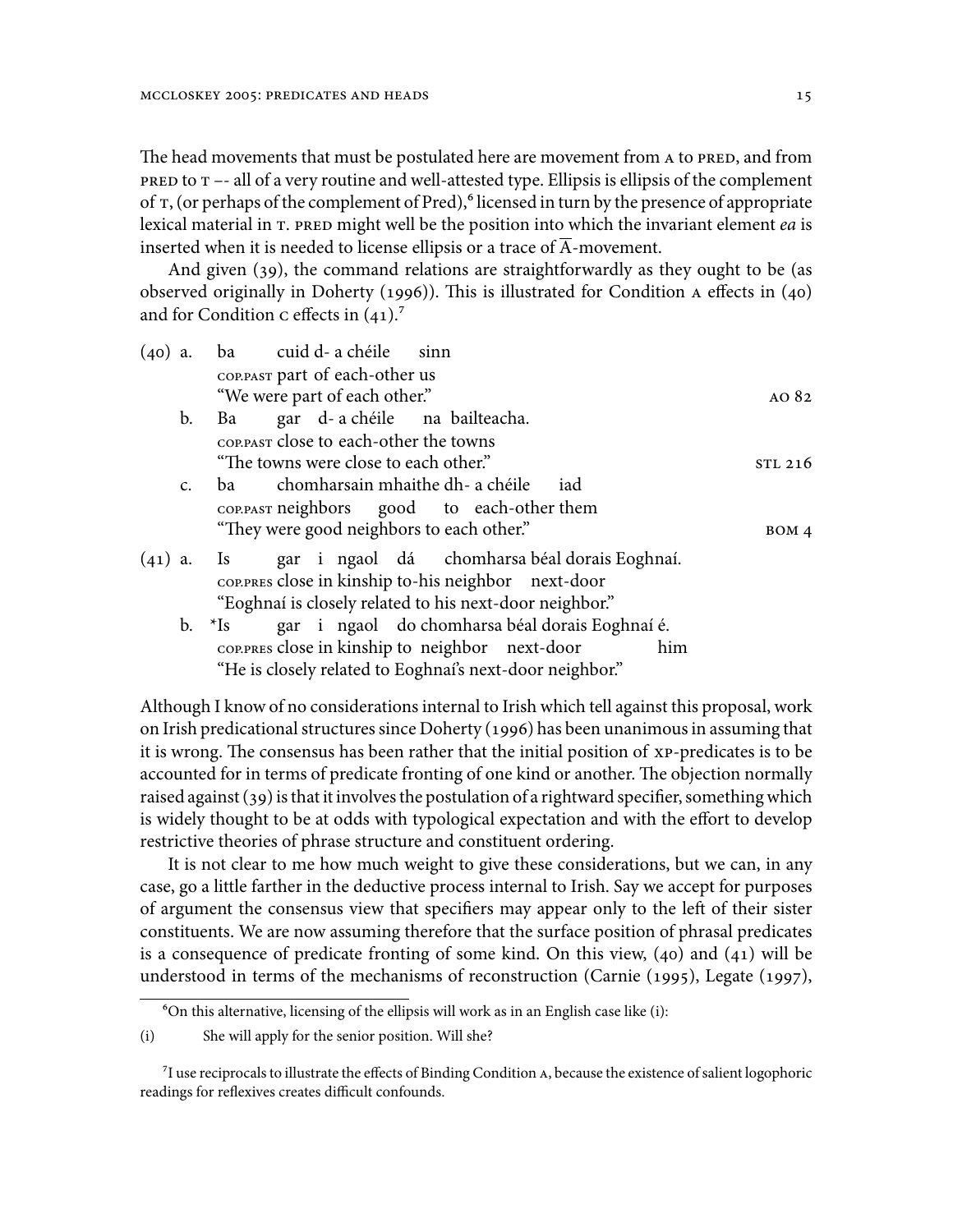Carnie (2000): esp. fn. 29), or perhaps by postulation of a subject trace within the fronted predicate, as in Huang (1993).

For the observations reviewed in the previous section, it is crucial that the predicative XP land in a position from which movement of its head to a higher head-position will be legal. In the context of theoretical frameworks which assume a Freezing Principle, by which all moved phrases become opaque for further movement of their subparts, there seems to be no way to permit such a possibility.

In more permissive frameworks, the options are still severely limited. There seem to be three ways in which we might understand the derived position of the raised predicative phrase:

- (i) it is a phrasal adjunct
- (ii) it is in a specifier position
- (iii) it adjoins to the attracting inflectional head

Adjunction does not seem to be an option, since further head movement out of the fronted predicate should be a violation of the Adjunct Island Condition.The other two options are in fact the ones that have been explored and proposed in the relevant literature (see the papers by Oda, Holmer, and Otsuka in the present volume) – either predicate fronting is movement into a head position, or else it is movement into a specifier position. The first of these two options is pursued in Carnie (1995, 1997, 2000) (though withdrawn in more recent work). The second option has been widely adopted for Irish (Doherty (1997a), Legate (1997), Lee (2000), Massam (2000), Rackowski and Travis (2000)) and for very similar data in Scots Gaelic by Adger and Ramchand (2003). A similar hypothesis has been widely proposed for predicate fronting in verb initial languages more generally (see, for instance Massam 2000, 2001, Lee 2000, Rackowski and Travis 2000)). This option is most usually associated with the idea that the movement in question is driven by the EPP, and that it therefore targets the specifier of TP. Much of this discussion has, in fact, been framed within a larger set of speculations about the nature of the EPP, and about modes of satisfaction of the EPP.

But at this point we have a dilemma. Further head movement of the kind documented in the first part of this paper should not be possible from within the specifier of TP. A phrase in the specifier position of TP is neither a complement nor (in the general case) the specifier of the complement of an L-related head. That phrase should therefore be an island (a subject island, in effect), and head movement originating from a position within it should be severely degraded (Baker (1988), Lightfoot and Hornstein (1994), Koopman (1994), Uriagereka (1994)). $^{8}$  In English, the relevant examples are indeed so bad that they are parsable only by those trained in the dark arts of syntax:

- (42) a. ?Will that we are lying be really obvious?
	- b. \*Are that we **–** lying will be really obvious?

 $\text{``Uriagereka}$  (1988,1994) discusses a case in Galician in which p cliticizes from the subject of an embedded TP or small clause onto a governing perception verb, but crucially not to a governing complementizer. The analysis is that the perception verb directly selects TP, rendering its specifier transparent. C, not being Ł-related has no such effect.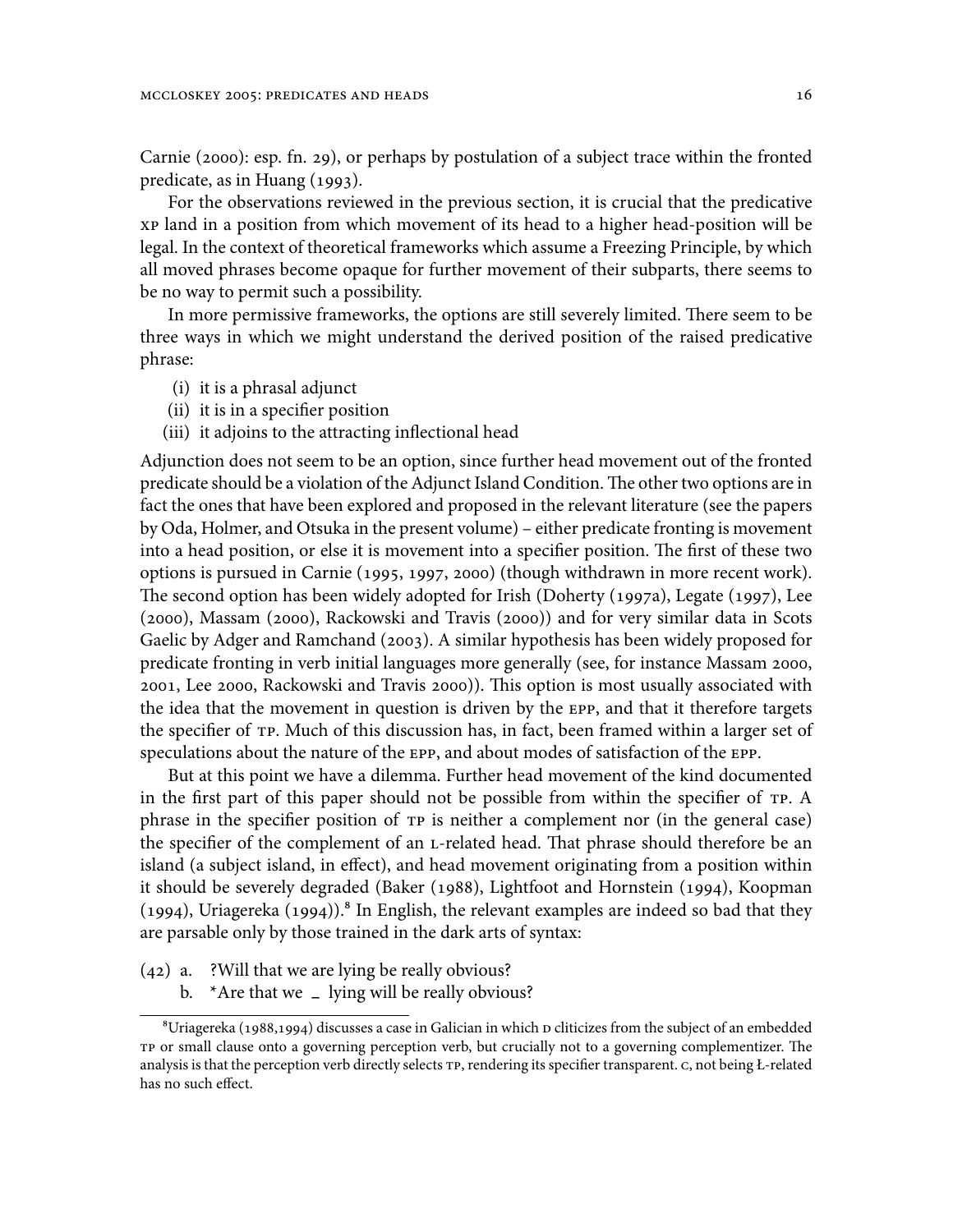But in Irish evidence from phrasal movement shows clearly that the predicative phrase in initial position is, in fact, not an island .<sup>9</sup> Nominal phrases and PP's are opaque to movement in a general way in Irish (McCloskey (1979)) and so NP and PP predicates are unrevealing in the investigation of islandhood in copular structures. No such difficulties obtain in the case of AP, though, and we can point to examples like (43), involving clefting of the complement of an AP-predicate:

| (43) | Is liomsa is |                                                | cosúla<br>$-\dot{e}$ |  |
|------|--------------|------------------------------------------------|----------------------|--|
|      |              | COP.PRES with-me C.WH+COP.PRES like.COMPAR him |                      |  |
|      |              | "It's me that he most resembles."              |                      |  |

The other experiment which can usefully be run involves unaccusative adjectives which take CP-complements (cases like (16) above). These adjectives allow WH-movement of phrases from within their complements straightforwardly and without impairment, as is shown in (44). In (44a,b), the copula clause constitutes the matrix environment and its adjectival head in turn embeds a finite CP-complement. In (44c) the copular clause is itself the complement of a bridge verb and its head selects a nonfinite clause. Note that all three examples exhibit the much-discussed successive-cyclic complementizer alternations which are the distinctive signature of WH-movement in Irish.

|                                                       | ACO 179                                                                                                                                                                                                                                                                                                                                                                                  |
|-------------------------------------------------------|------------------------------------------------------------------------------------------------------------------------------------------------------------------------------------------------------------------------------------------------------------------------------------------------------------------------------------------------------------------------------------------|
|                                                       |                                                                                                                                                                                                                                                                                                                                                                                          |
| author c.wH+coP.PRES certain c.wH please.conp with-me |                                                                                                                                                                                                                                                                                                                                                                                          |
|                                                       | $MCS$ 53                                                                                                                                                                                                                                                                                                                                                                                 |
|                                                       | fhiú<br>$=$ a innse                                                                                                                                                                                                                                                                                                                                                                      |
|                                                       | the one thing c.wh think.past he-himself c.wh COP.PAST WOTth tell.NON-FIN                                                                                                                                                                                                                                                                                                                |
|                                                       | SB 10                                                                                                                                                                                                                                                                                                                                                                                    |
|                                                       | an rud a ba chinnte a rachadh ar sochar dúinn<br>$(44)$ a.<br>the thing C.WH COP.PAST Certain C.WH gO.COND on benefit to-us<br>"the thing that was certain to benefit us"<br>údar is deimhin a thaitneodh _ liom<br>b.<br>"an author that it is certain I would like"<br>an t-aon rud a shíl sé féin a b'<br>$\mathsf{C}$ .<br>"the one thing that he himself thought was worth telling" |

Predicate fronting in Irish, then, if it exists, must target a specifier position below T, for which questions about islandhood are helpfully unsettled.

 $(45)$  TP T FP XP [PRED] F

In the structure in  $(45)$ , xp will perhaps not be expected to be an island (in virtue of its

<sup>&</sup>lt;sup>9</sup>See Chung's paper in the present volume (especially section 3.2) for a larger discussion of this general issue.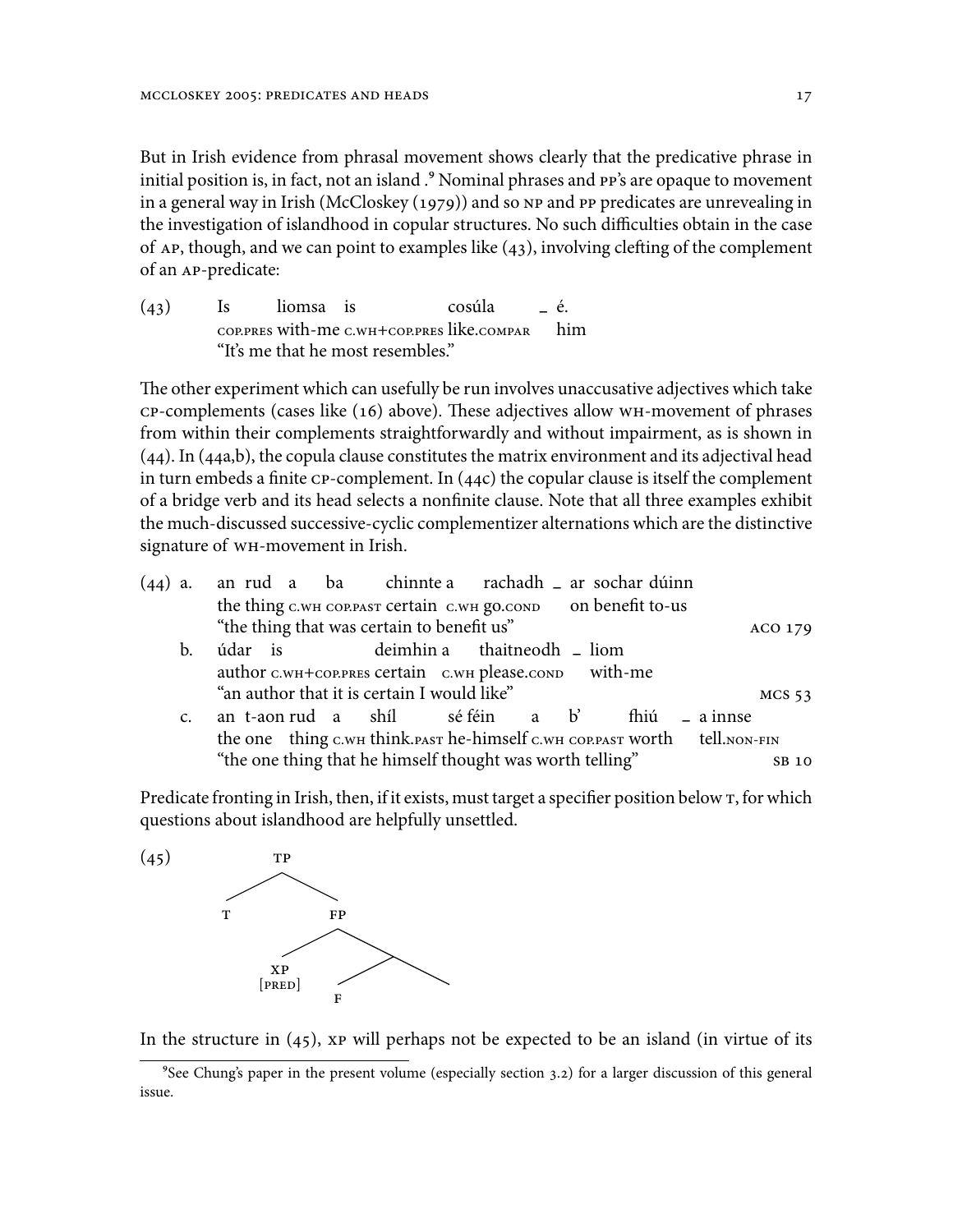relation with the  $L$ -related head  $T$ ), and  $T$  will be the target for the head movements discussed in the first half of the paper. But if this much is correct, then predicate fronting is not EPPdriven, and questions arise about the nature and identity of the category  $F$  in (45).<sup>10</sup>

The observations in (43) and (44), which demonstrate legal extraction from within the predicate XP, raise what seem to be fatal difficulties for the third option considered above: namely that predicate fronting is adjunction of the predicative phrase to the attracting head (the copula).  $\overline{A}$ -movement from within a complex head should not be possible. And if the head movement argued for in the present paper is to be possible, then excorporation must be tolerated as a theoretical possibility. But such a move would be, in turn, very much at odds with the principal arguments in favor of head-adjunction (see especially Carnie (1995) and Carnie (2000)), since they are based on observations suggesting that the material within the fronted predicate is inert for further morphosyntactic operations (because trapped within a word or word-like syntactic object).<sup>11</sup>

The point we are then brought to is this. Along one analytical path, there is no predicate fronting in Irish at all (for verbal or for non-verbal predicates). Rather, rightward specifiers are possible and appear in at least some nonverbal predication structures, as in (39). The word order facts and the binding facts fall into place with no additional assumptions or machinery. The head movements that must be appealed to are bog standard, involving adjacent positions in an extended projection undisrupted by phrasal movement. It would be natural in this context to assume that verbal predicates also have rightward specifiers. Since it is known that subjects of verbal clauses raise out of VP in Irish in the general case (McCloskey (1996), McCloskey (2001)), the question of what their base-position is is not determinable by inspection alone. Following this path, the question of how the possibility of initial predicates might be related to verb initial order becomes the question of why verb initial languages might tend to have rightward specifiers. In a certain sense, of course, the question is trivial – if there is verb raising to  $T$ , and if  $T$  has its specifier on the right, then what we have is a verb initial, subject-final language, not a vso language.

Along the other analytical path, predicates undergo leftward phrasal movement, but not

(i) fear ar man C.PRO+COP.PRES cousin col ceathrar dó to-him my mother mo mháthair "a man to whom my mother is a cousin"

<sup>&</sup>lt;sup>10</sup>See Carnie (2000):  $71 - 73$  for additional arguments against the idea that predicates front to the specifier of TP.

<sup>&</sup>lt;sup>11</sup>We are left then with the challenge of accounting for the evidence that Carnie has adduced in favor of the head-adjunction proposal (see Carnie (2000): 73–81). There are two principal arguments. The first is that predicates are islands for extraction in a very strong sense – in that they disallow not just movement out but even binding in (binding of a resumptive). We have just seen, though, that AP-predicates at least are not islands for movement. NP's in general (argument and predicative) disallow movement beyond their borders, but binding of a resumptive into a nominal predicate is clearly possible:

The example upon which Carnie's argument is primarily based–Carnie (2000): (30b) p. 76–is indeed very ungrammatical, but it involves a number of complicating factors, only some of which I understand. The second argument is based on the ellipsis phenomenon dealt with in some detail in the first half of the paper. Carnie has re-thought the proposals in more recent work.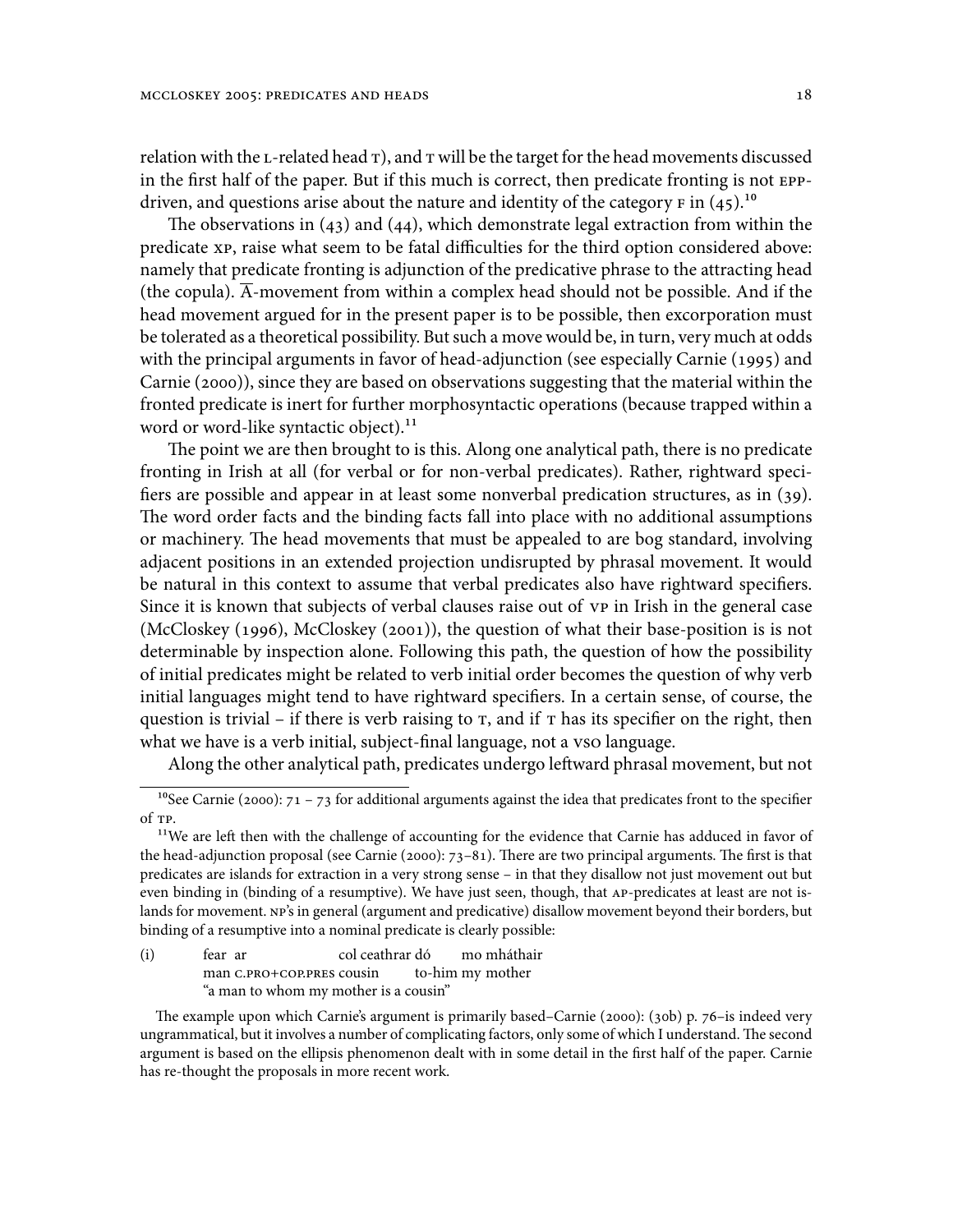to the specifier of TP, and not under EPP pressure and not to an adjoined position. To get the binding effects of  $(40)-(41)$ , the fronting should probably be taken to be an instance of phrasal  $\overline{A}$  movement. An idea one might well pursue (suggested by Diane Massam at the Tucson workshop) is that there is a quite general requirement (or tendency) for predicative XP's to raise to a position to the left of their subjects. The problem of how to ensure that everything but V evacuates VP in the case of verbal clauses remains unsolved (as far as I can tell) and, since we still need to appeal to head movement to deal with the facts considered in the present paper, the role of predicate fronting in accounting for verb (and adjective) initial order is diminished. Whether or not all of this can be made sense of in a reasonable theoretical context is unclear to me. If this path is pursued and if the arguments for a head movement step developed in the present paper are sound, then our theory must allow head movement out of a phrase which has undergone phrasal movement to an  $\overline{A}$  position. This, it seems to me, is an outcome which should give rise to some discomfort.

### **REFERENCES**

- Adger, David. 1997. VSO order and weak pronouns in Goidelic Celtic. *Canadian Journal of Linguistics/Revue Canadienne de Linguistique* 42: 9–29.
- Adger, David, and Gillian Ramchand. 2003. Predication and equation. *Linguistic Inquiry* 34: 325–359.
- Baker, Mark. 1988. *Incorporation*. Chicago Illinois: University of Chicago Press.
- Carnie, Andrew. 1995. Non-verbal predication and head-movement. Doctoral Dissertation, MIT.
- Carnie, Andrew. 1997. Two types of non-verbal predication in Modern Irish. *Canadian Journal of Linguistics/Revue Canadienne de Linguistique* 42: 57–73.
- Carnie, Andrew. 2000. On the notions  $xp$  and  $x^0$ . *Syntax* 3: 59–106.
- Carnie, Andrew, and Eithne Guilfoyle, ed. by. 2000. *The syntax of verb initial languages*. Oxford and New York: Oxford University Press.
- Chung, Sandra. 2003. What fronts? on the VP raising analysis of verb-initial order. This volume.
- Chung, Sandra, and James McCloskey. 1987. Government, barriers and small clauses in Modern Irish. *Linguistic Inquiry* 18: 173–237.
- DeGraff, Michel. 1997. Nominal predication in Haitian and Irish. In *WCCFL xVI, Proceedings of the Sixteenth Annual Meeting of the West Coast Conference on Formal Linguistics*, ed. by Emily Curtis, James Lyle, and Gabriel Webster, 113–128. Stanford California.: Stanford Linguistics Association.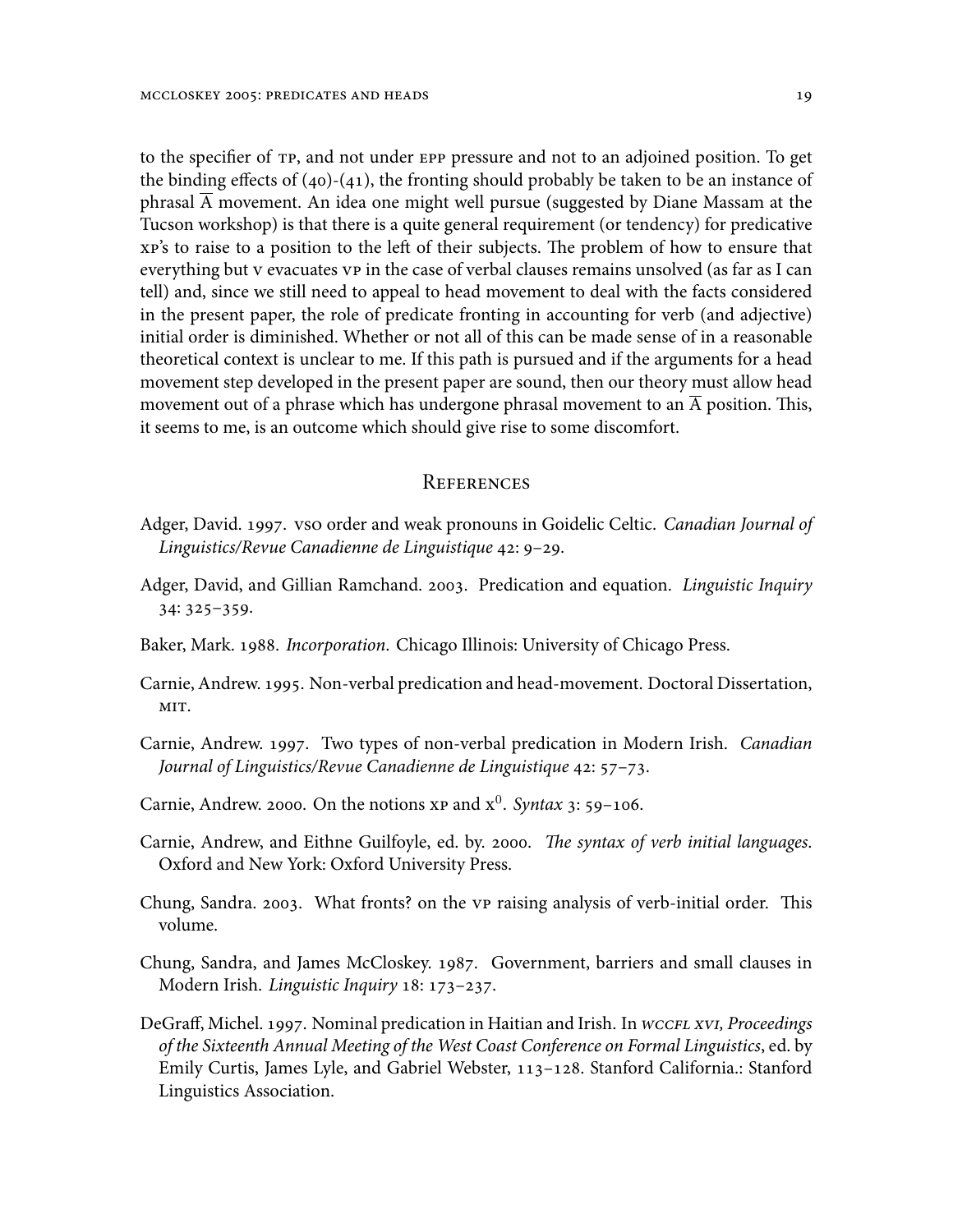- Doherty, Cathal. 1996. Clausal structure and the Modern Irish copula. *Natural Language and Linguistic Theory* 14: 1–48.
- Doherty, Cathal. 1997a. Predicate initial constructions in Irish. In *WCCFL xV, Proceedings of the Fifteenth Annual Meeting of the West Coast Conference on Formal Linguistics*, ed. by Brian Agbayani and Sze Wing Tang, 81–95. Stanford, California: Stanford Linguistics Association.
- Doherty, Cathal. 1997b. The pronominal augment in Irish identificational sentences. In *Dán do Oide, Essays in memory of Conn R. Ó Cléirigh*, ed. by Anders Ahlqvist and Věra Čapková, 135–147. Dublin: Institiúid Teangeolaíochta Éireann.
- Doron, Edit. 1999. V-Movement and VP ellipsis. In *Fragments: Studies in ellipsis and gapping*, ed. by Shalom Lappin and Elabbas Benmamoun, 124–140. Oxford and New York: Oxford University Press.
- Duffield, Nigel. 1995. *Particles and projections in Irish syntax*. Dordrecht and Boston: Kluwer Academic Publishers.
- Fiengo, Robert, and Robert May. 1994. *Indices and identity*. Cambridge Massachusetts: MIT Press.
- Goldberg, Lotus. 2002. An elucidation of null direct object structures in Modern Hebrew. In *WCCFL 21, Proceedings of the Twenty First Annual Meeting of the West Coast Conference on Formal Linguistics*, ed. by Line Mikkelsen and Christopher Potts, 99–112. Cascadilla Press.
- Goldberg, Lotus. 2003. V-stranding VP ellipsis: A cross-linguistic study. Doctoral Dissertation, McGill University, Montreal.
- Guilfoyle, Eithne. 1990. Functional categories and phrase structure parameters. Doctoral Dissertation, McGill University, Montreal, Canada.
- Guilfoyle, Eithne. 1994. VNP's, finiteness and external arguments. In *NELS 24, Twenty Fourth Annual Meeting of the Northeastern Linguistic Society*, ed. by M. Gonzalez, 141–155. GLSA.
- Harley, Heidi. 1995. Subjects, events and licensing. Doctoral Dissertation.
- Hoji, Hajime. 1998. Null objects and sloppy identity in Japanese. *Linguistic Inquiry* 28: 127–152.
- Huang, C.-T. James. 1993. Reconstruction and the structure of VP: some theoretical consequences. *Linguistic Inquiry* 24: 103–138.
- Koopman, Hilda. 1994. Licensing heads. In*Verb movement*, ed. by David Lightfoot and Norbert Hornstein, 261–296. Cambridge, New York, and Melbourne: Cambridge University Press.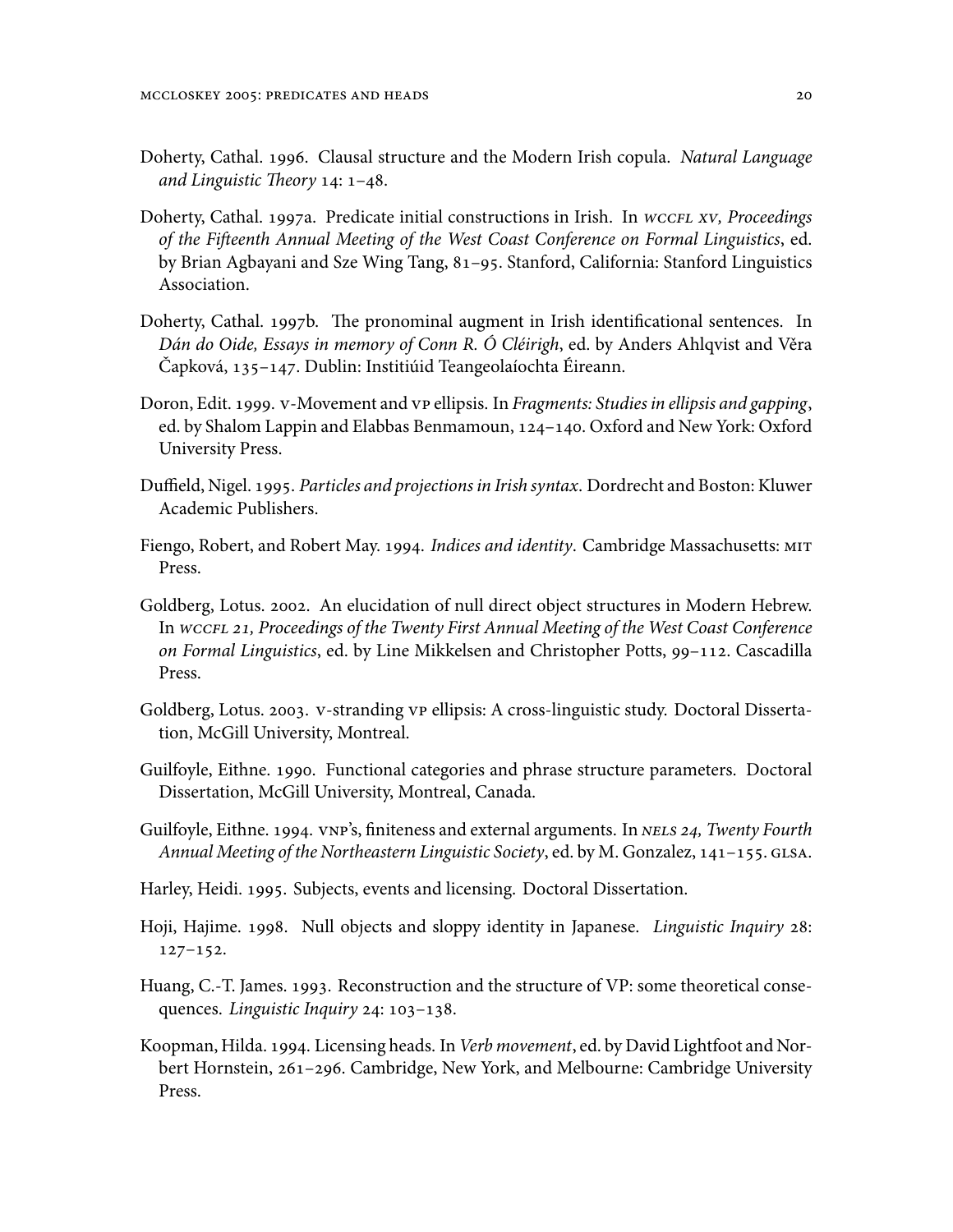- Lee, Felicia. 2000. VP remnant movement and VSO in Quiavini Zapotec. In *The syntax of verb-initial languages*, ed. by Andrew Carnie and Eithne Guilfoyle, 143–162. Oxford and New York: Oxford University Press.
- Legate, Julie. 1997. Irish predication: A minimalist analysis. Masters Thesis, University of Toronto.
- Legate, Julie. 1998. Reconstruction and the Irish nonverbal predicate construction. ms., MIT.
- Lightfoot, David, and Norbert Hornstein. 1994. Verb-movement: an introduction. In *Verb movement*, ed. by David Lightfoot and Norbert Hornstein, 1–17. Cambridge, New York, and Melbourne: Cambridge University Press.
- Lobeck, Anne. 1995. *Ellipsis: Functional heads, licensing, and identification*. Oxford and New York: Oxford University Press.
- Martins, Ana-Maria. 1994. Enclisis, VP-deletion and the nature of Sigma. *Probus* 6:173–205.
- Martins, Ana-Maria. 2000. A minimalist approach to clitic climbing. In *Portuguese syntax, new comparative studies*, ed. by João Costa, 169–190. Oxford and New York: Oxford University Press.
- Massam, Diane. 2001. On predication and the status of subjects in Niuean. In *Objects and other subjects*, ed. by William D. Davies and Stanley Dubinsky, 225–246. Dordrecht and Boston: Kluwer Academic Publishers.
- Massam, Diane. 2003. Predicate initial languages: What is a predicate? This volume.
- Massam, Dianne. 2000. VSO and VOS: Aspects of Niuean word order. In *The syntax of verbinitial languages*, ed. by Andrew Carnie and Eithne Guilfoyle, 97–116. Oxford and New York: Oxford University Press.
- McCloskey, James. 1979. *Transformational syntax and model theoretic semantics: A casestudy in Modern Irish*. Dordrecht: Reidel.
- McCloskey, James. 1980. Is there raising in Modern Irish? *Ériu* 31: 59–99.
- McCloskey, James. 1983. A VP in a VSO language. In *Order, concord and constituency*, ed. by E. Klein G. Gazdar and G.F.K. Pullum, 9–55. Dordrecht: Foris Publications.
- McCloskey, James. 1984. Raising, subcategorization, and selection in Modern Irish. *Natural Language and Linguistic Theory* 1: 441–485.
- McCloskey, James. 1985. Case, movement and raising in Modern Irish. In *WCCFL IV, Proceedings of the Fourth Annual Meeting of the West Coast Conference on Formal Linguistics*, ed. by Jeffrey Goldberg, Susannah MacKaye, and Michael Wescoat, 190–205. Stanford, California: Stanford Linguistics Association.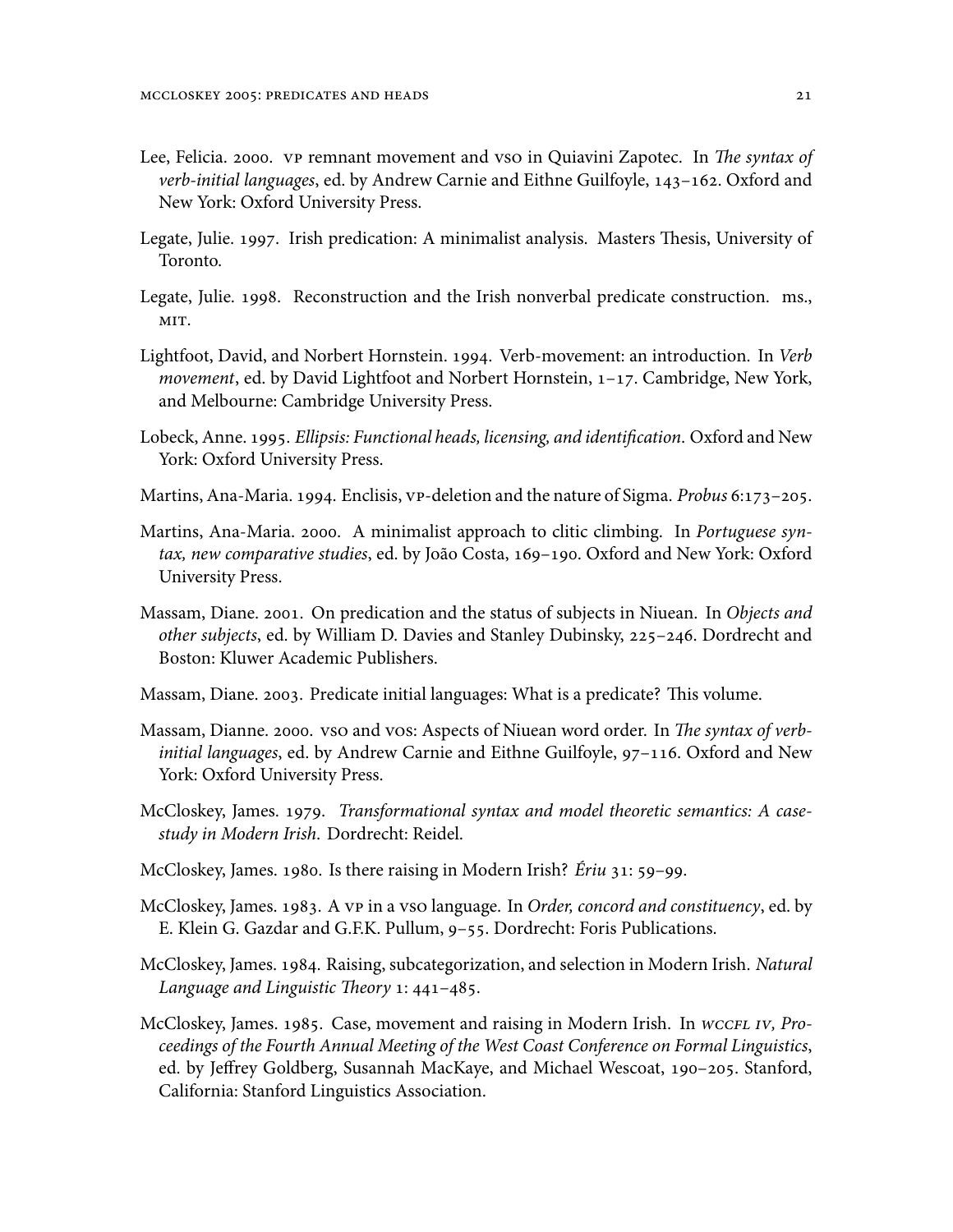- McCloskey, James. 1986. Inflection and conjunction in Modern Irish. *Natural Language and Linguistic Theory* 4: 245–281.
- McCloskey, James. 1991. Clause structure, ellipsis and proper government in Irish. *Lingua* 85: 259–302.
- McCloskey, James. 1996a. On the scope of verb raising in Irish. *Natural Language and Linguistic Theory* 14: 47–104.
- McCloskey, James. 1996b. Subjects and subject-positions in Irish. In *The syntax of the Celtic languages: A comparative perspective*, ed. by Robert Borsley and Ian Roberts, 241–283. Cambridge University Press.
- McCloskey, James. 1999. On the right edge in Irish. *Syntax* 2: 189–209.
- McCloskey, James. 2001a. The morphosyntax of Wh-extraction in Irish. *Journal of Linguistics* 37: 67–100.
- McCloskey, James. 2001b. On the distribution of subject properties in Irish. In *Objects and other subjects*, ed. by William D. Davies and Stanley Dubinsky, 157–192. Dordrecht and Boston: Kluwer Academic Publishers.
- McCloskey, James. 2003. VP-movement and Head-movement in a VSO language. Presented to the Fourth Celtic Linguistics Conference, University of Cambridge, England, September 1st 2003.
- McCloskey, James, and Kenneth Hale. 1984. On the syntax of person number marking in Modern Irish. *Natural Language and Linguistic Theory* 1: 487–533.
- McCloskey, James, and Peter Sells. 1988. Control and A-chains in Modern Irish. *Natural Language and Linguistic Theory* 6: 143–189.
- Ngonyani, Deo. 1996. VP ellipsis in Ndendeule and Swahili applicatives. In *Syntax at Sunset, UCLA working papers in syntax and semantics, Number 1*, ed. by Edward Garrett and Felicia Lee, 109–128. Department of Linguistics, UCLA.
- Noonan, Máire. 1992. Case and syntactic geometry. Doctoral Dissertation, McGill University, Montreal, Canada.
- Noonan, Máire. 1994. *VP* internal and *VP* external Agr<sub>O</sub>P: evidence from Irish. In *WCCFL xIII, Proceedings of the Thirteenth Annual Meeting of the West Coast Conference on Formal Linguistics*, ed. by Raúl Aranovich, William Byrne, Susanne Preuss, and Martha Senturia. Stanford, Calif.: Stanford Linguistics Association.
- Noonan, Máire. 1997. Functional architecture and WH-movement: Irish as a case in point. *Canadian Journal of Linguistics/Revue Canadienne de Linguistique* 42: 111–139.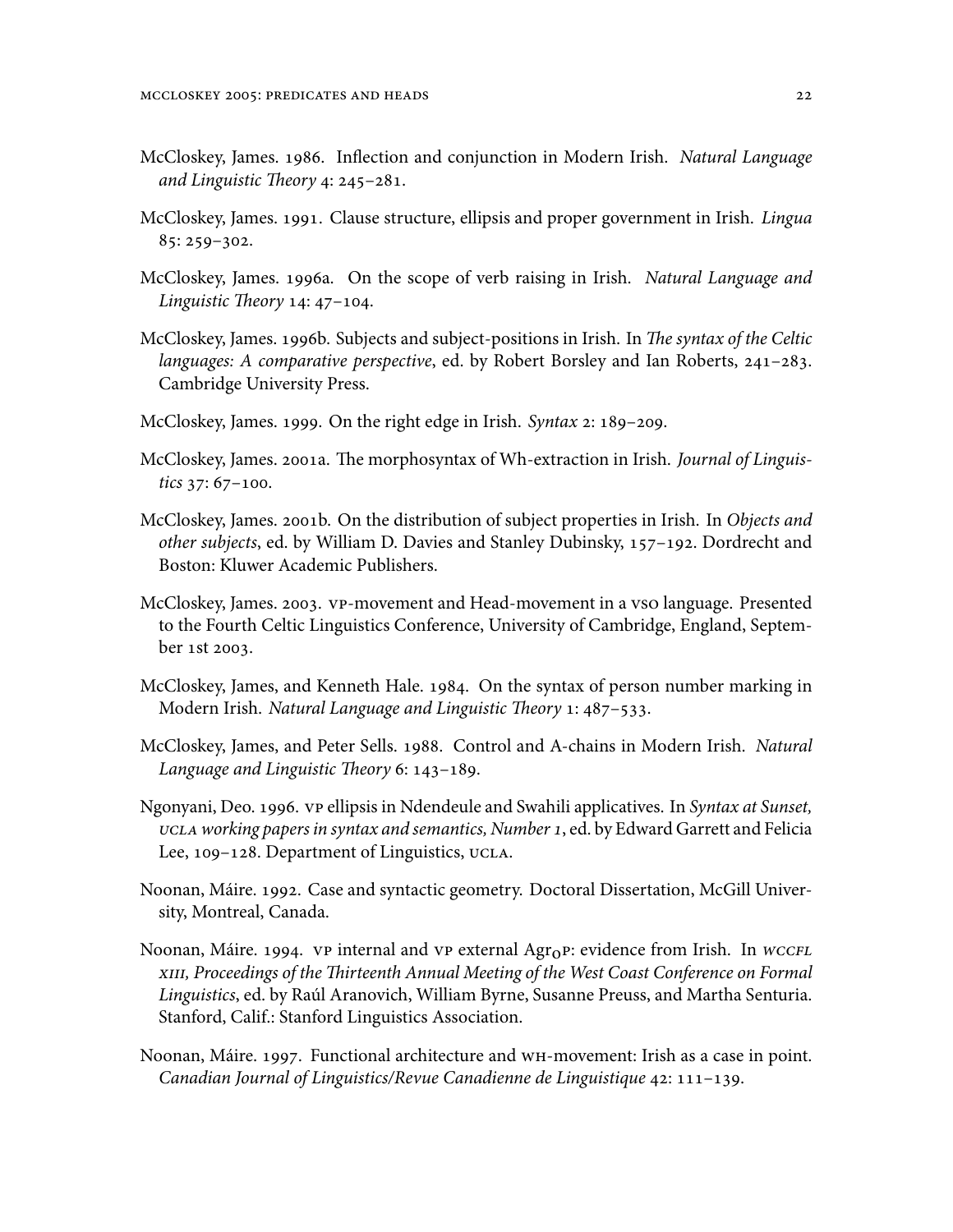- Ó Baoill, Dónall P. 1996. *An Teanga Bheo–Cúige Uladh*. Dublin: Institiúid Teangeolaíochta Éireann.
- Ó Buachalla, Breandán. 2003. *An Teanga Bheo: Gaeilge Chléire*. Dublin: Institiúid Teangeolaíochta Éireann.
- Ó Sé, Diarmuid. 1987. The copula and preverbal particles in West Kerry Irish. *Celtica* 19: 98–110.
- Ó Sé, Diarmuid. 1990. Tense and mood in Irish copula sentences. *Ériu* 41: 62–75.
- Ó Sé, Diarmuid. 2000. *Gaeilge Chorca Dhuibhne*. Dublin: Institiúid Teangeolaíochta Éireann.
- Ó Searcaigh, Séamus. 1939. *Coimhréir Ghaedhilg an tuaiscirt*. Dublin, Ireland: Government Publications Office.
- Ó Siadhail, Mícheál. 1973. Abairtí freagartha agus míreanna freagartha sa Nua-Ghaeilge. *Ériu* 24: 134–159.
- Ó Siadhail, Mícheál. 1989. *Modern Irish: Grammatical structure and dialectal variation*. Cambridge, Melbourne, and New York: Cambridge University Press.
- Otani, Kazuyo, and John Whitman. 1991. V-raising and VP-ellipsis. *Linguistic Inquiry* 22: 345–358.
- Potsdam, Eric. 1997. NegP and subjunctive complements in english. *Linguistic Inquiry* 28: 553–541.
- Rackowski, Andrea, and Lisa Travis. 2000. V-initial languages: X or XP movement and adverbial placement. In *The syntax of verb-initial languages*, ed. by Andrew Carnie and Eithne Guilfoyle, 117–141. Oxford and New York: Oxford University Press.
- Ramchand, Gillian. 1996. Two subject-positions in Scottish Gaelic: The syntax-semantics interface. *Natural Language Semantics* 4:165–191.
- Rizzi, Luigi. 1997. The fine structure of the left periphery. In *Elements of grammar: Handbook of generative syntax*, ed. by Liliane Haegeman, 281–337. Dordrecht and Boston: Kluwer Academic Publishers.
- Sherman (Ussishkin), Adam. 1998. VP ellipsis and subject positions in Modern Hebrew. In *Proceedings of the 13th annual meeting of the Israel Association of Theoretical Linguistics, Bar-Ilan University, Tel-Aviv, Israel*, ed. by Adam Zachary Wyne, 211–229. Jerusalem: Akademon.

Stenson, Nancy. 1981. *Studies in Irish syntax*. Tübingen: Max Niemeyer Verlag.